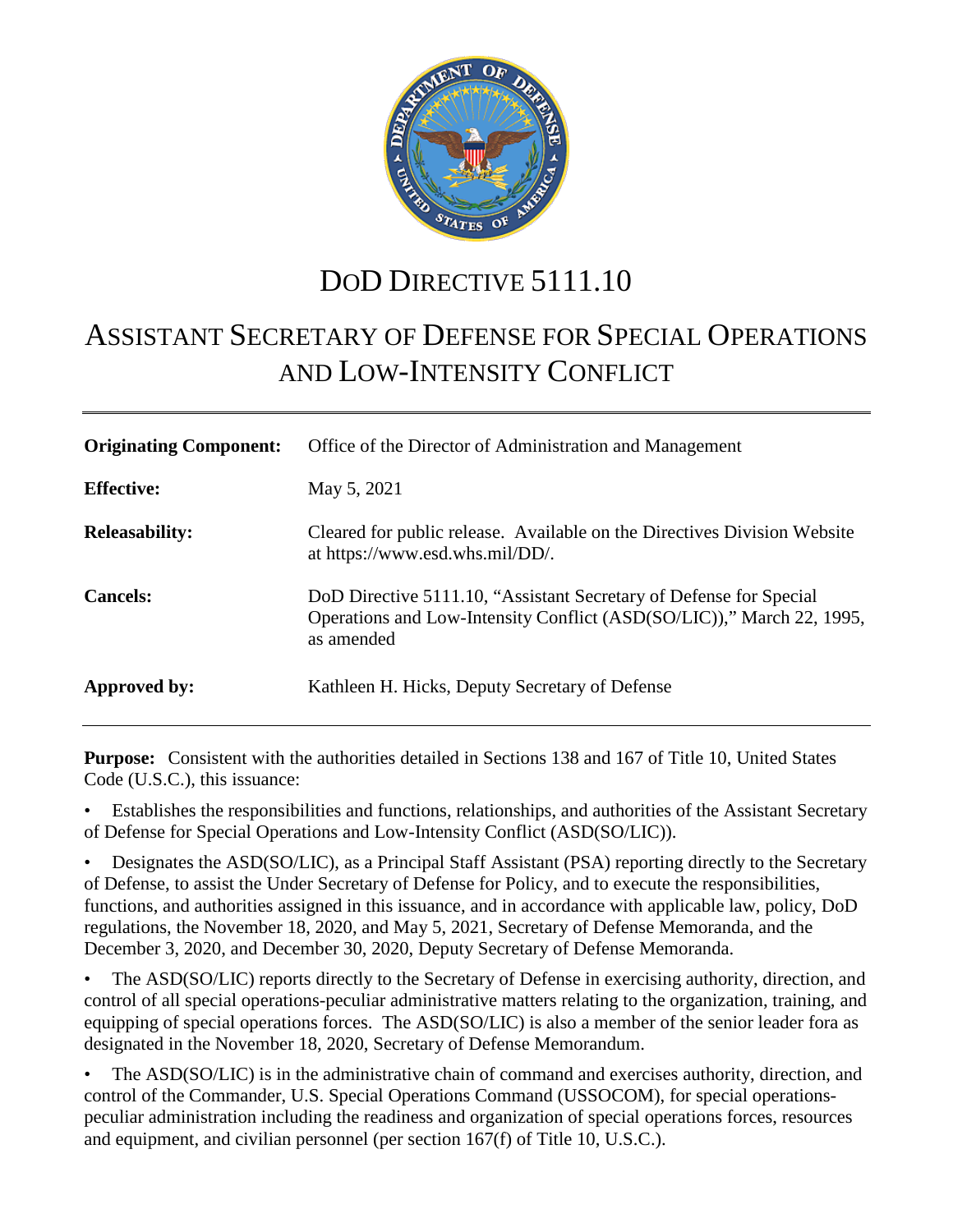• For all other policy matters, ASD(SO/LIC) will be subject to the authority, direction, and control of the Under Secretary of Defense (Policy).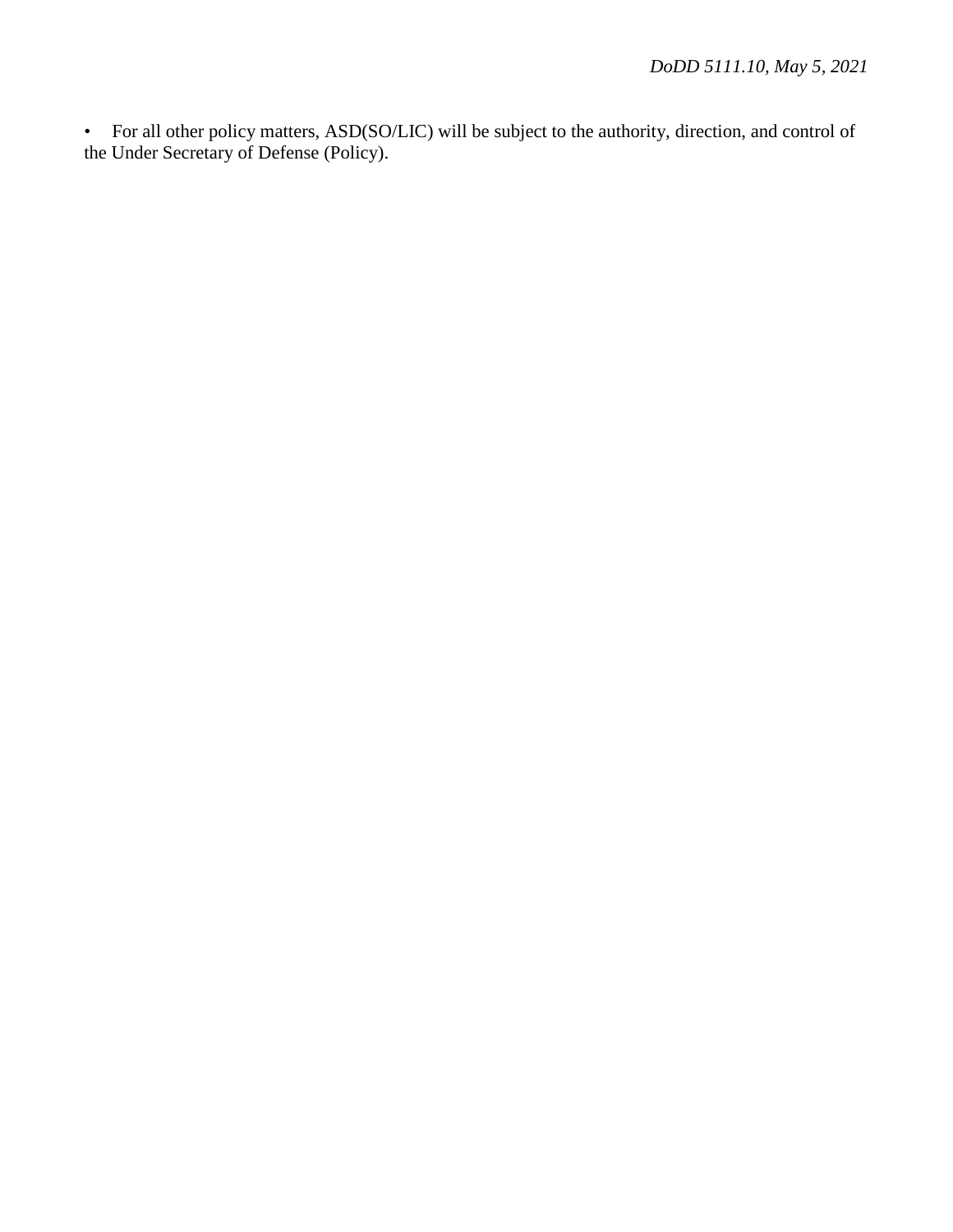# **TABLE OF CONTENTS**

| Regional Defense Counterterrorism and Irregular Warfare Fellowship Program 13<br>n. |  |
|-------------------------------------------------------------------------------------|--|
|                                                                                     |  |
|                                                                                     |  |
|                                                                                     |  |
|                                                                                     |  |
|                                                                                     |  |
|                                                                                     |  |
|                                                                                     |  |
|                                                                                     |  |
| w. Agreements, Understandings, Arrangements, and Similar Instruments.  17           |  |
|                                                                                     |  |
|                                                                                     |  |
|                                                                                     |  |
|                                                                                     |  |
|                                                                                     |  |
|                                                                                     |  |
|                                                                                     |  |
|                                                                                     |  |
|                                                                                     |  |
|                                                                                     |  |
|                                                                                     |  |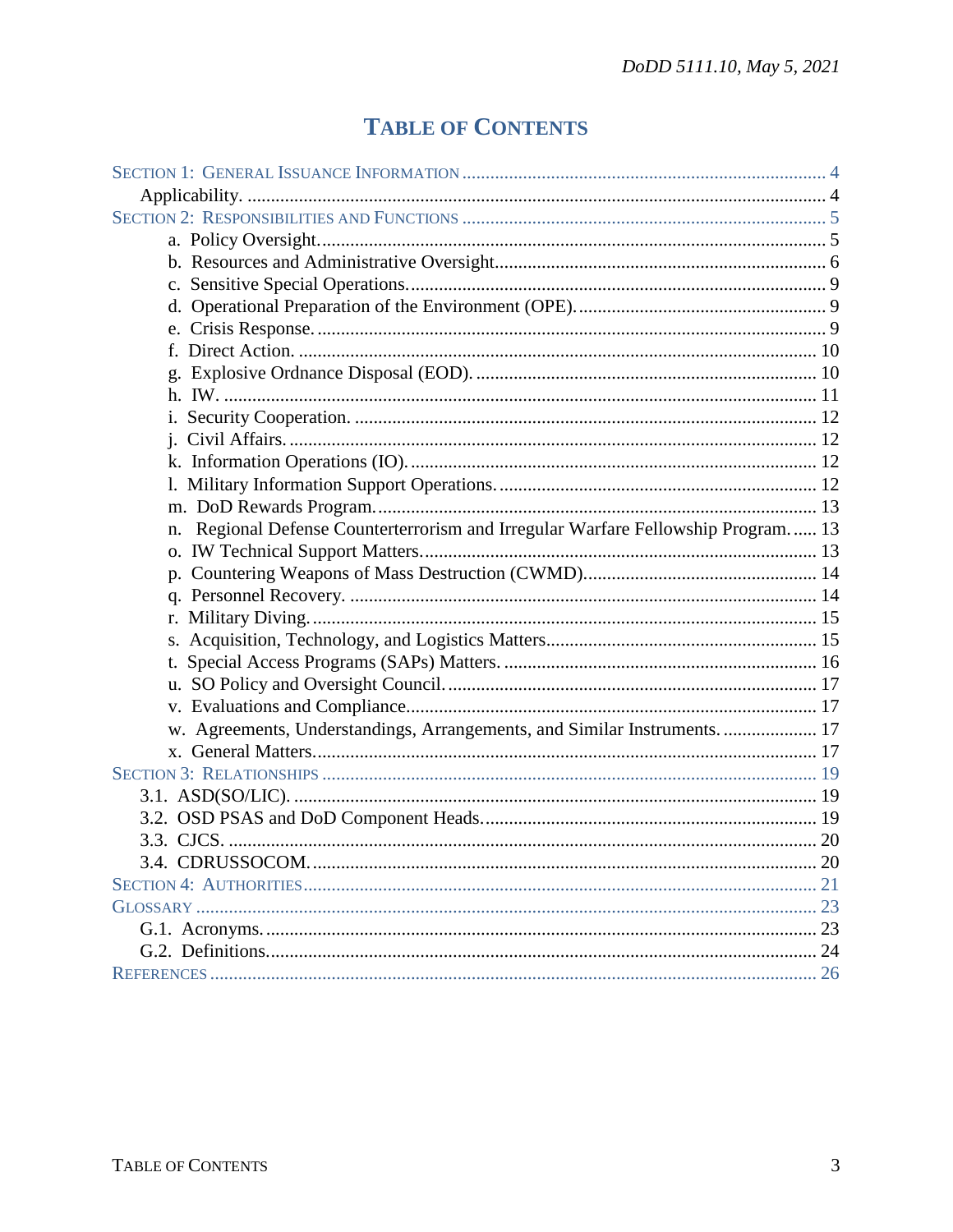# **SECTION 1: GENERAL ISSUANCE INFORMATION**

## <span id="page-3-1"></span><span id="page-3-0"></span>**APPLICABILITY.**

This issuance applies to OSD, the Military Departments, the Office of the Chairman of the Joint Chiefs of Staff (CJCS) and the Joint Staff, the Combatant Commands (CCMDs), the Office of Inspector General of the Department of Defense, the Defense Agencies, the DoD Field Activities, and all other organizational entities within the DoD (referred to collectively in this issuance as the "DoD Components").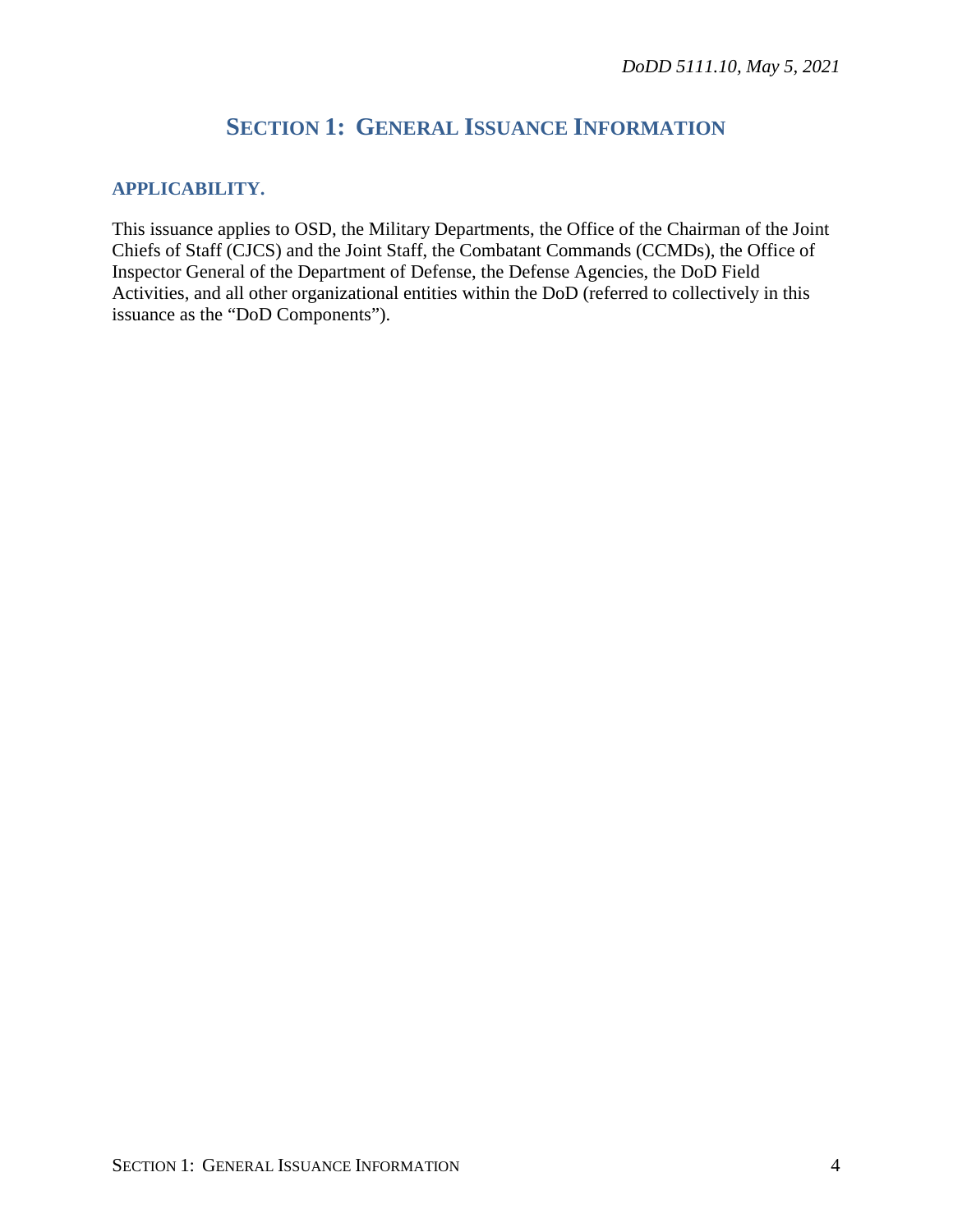# **SECTION 2: RESPONSIBILITIES AND FUNCTIONS**

<span id="page-4-0"></span>The ASD(SO/LIC) is the PSA and principal civilian advisor to the Secretary of Defense for special operations (SO), low-intensity conflict (LIC), and SO-peculiar administrative matters and, after the Secretary and Deputy Secretary of Defense, is the principal DoD official for these matters. The ASD(SO/LIC) supervises SO activities consistent with Sections 138 and 167 of Title 10, U.S.C., and oversees LIC and irregular warfare (IW) activities of the DoD. As appropriate, the ASD(SO/LIC), in their role as a PSA to the Secretary of Defense, assists the Under Secretary of Defense for Policy (USD(P)) on those issues, policies, and activities identified in Sections 138 and 167 of Title 10, U.S.C., and in other applicable laws and policies, and as described in this issuance. In the exercise of assigned responsibilities, the ASD(SO/LIC):

# <span id="page-4-1"></span>**a. Policy Oversight.**

(1) In their role as a PSA to the Secretary of Defense, assists the USD(P):

(a) In developing overall policy pertaining to SO, LIC, and IW and ensuring that the DoD maintains related capabilities and capacity.

(b) On policy recommendations and guidance to incorporate SO, LIC, and IW mission options in steady-state and contingency planning; reviews contributions to, and evaluates the support of, such plans.

(c) On interagency support requests for utilization of DoD forces or resources in SO, LIC, and IW and monitors interagency use of DoD forces or resources in such activities in consultation with the Office of General Counsel of the Department of Defense and in accordance with DoD Directive (DoDD) S-5210.36, when applicable.

(d) Oversee the promulgation and periodic review of regulations for the USSOCOM activities and review, in coordination with the Chairman of the Joint Chiefs of Staff, and the CDRUSSOCOM, the procedures by which the CDRUSSOCOM receives, plans, and executes taskings of the President or the Secretary of Defense.

(2) Implements policy established by the Secretary or Deputy Secretary of Defense and issues guidance and direction in regard to special operations forces (SOF)-related readiness.

(a) Oversees, in coordination with the CDRUSSOCOM, the Under Secretary of Defense for Personnel and Readiness (USD(P&R)), and the Military Departments, the readiness of forces and individuals assigned to United States Special Operations Command (USSOCOM).

(b) Evaluates and advises on the readiness of SOF to conduct SO for steady-state and contingency plans in coordination with the CJCS. Initiates, reviews, and coordinates with the USD(P&R), CJCS, CDRUSSOCOM, and the Secretaries of the Military Departments on changes in readiness policies that may impact SOF.

(3) Under the direction of the Assistant Secretary of Defense for Legislative Affairs and the Under Secretary of Defense (Comptroller)/Chief Financial Officer, Department of Defense (USD(C)/CFO), directs and controls legislative matters and congressional liaison activities for all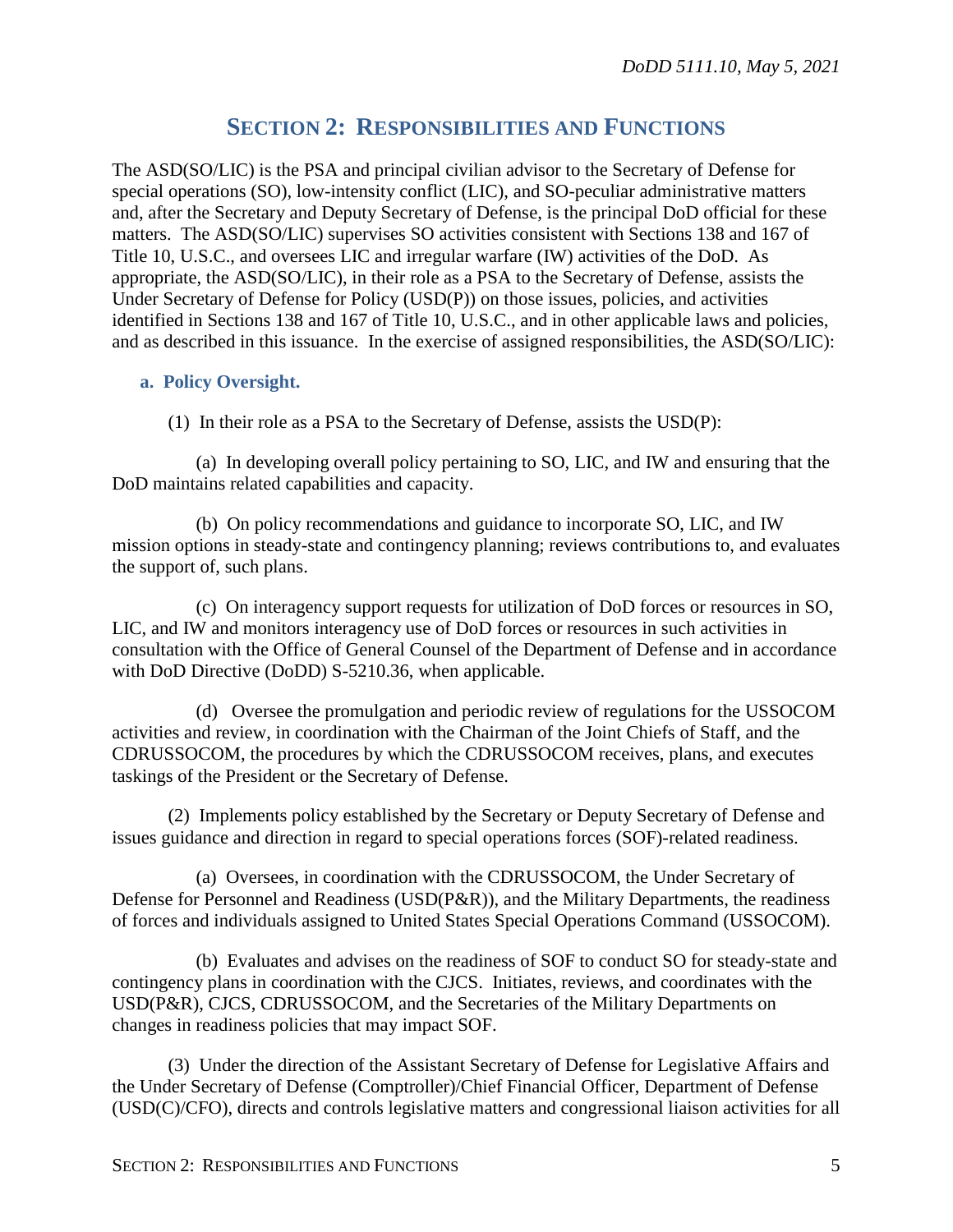SO activities and programs except for those legislative affairs activities that require direct engagement with Congress as part of the CDRUSSOCOM's operational role as a Combatant Commander (CCDR), in accordance with DoDDs 5142.01 and 5118.03, and the January 14, 2020, Secretary of Defense Memorandum.

(a) Maintains awareness of CDRUSSOCOM's participation in the DoD legislative process in their role as a CCDR.

(b) Coordinates with CDRUSSOCOM on legislative matters and conducts engagements with Congress jointly with CDRUSSOCOM, when appropriate.

(4) In coordination with the CDRUSSOCOM, provides oversight of the readiness of the theater SO commands to conduct IW and SO and LIC activities. Coordinates with the Joint Staff, USSOCOM, the geographic CCMDs, and the Military Departments, as necessary, to identify and mitigate readiness issues related to the theater SO commands.

(5) Coordinates with the Under Secretary of Defense for Intelligence and Security (USD(I&S)) on intelligence policies for IW and SO and LIC activities. Coordinates for intelligence support to IW and SO and LIC activities and identifies risks associated with any potential intelligence support shortfalls.

(6) Promotes understanding of IW, and SO and LIC activities within the DoD, other Federal agencies, Congress, the public, and foreign officials.

(7) Conducts independent and collaborative studies, analyses, and examinations that support the exercise of assigned responsibilities and functions.

(8) Oversees the issuance and periodic review of regulations for USSOCOM and SO activities, in coordination with other OSD PSAs, the Joint Staff, USSOCOM staff, and other DoD Components as applicable.

(9) Co-Chairs the Irregular Warfare – Security Force Assistance Executive Steering Committee, providing overall oversight to ensure DoD maintains capabilities and capacity in IW, in accordance with DoDD 3000.07.

<span id="page-5-0"></span>**b. Resources and Administrative Oversight.**

The ASD(SO/LIC) is in the USSOCOM administrative chain of command. This chain of command runs from the Secretary of Defense to the ASD(SO/LIC), and from the ASD(SO/LIC) to the CDRUSSOCOM. The ASD(SO/LIC):

(1) Exercises authority, direction, and control of all SO-peculiar administrative matters relating to the organization, readiness, training, resourcing, and equipping of SO forces.

(2) Performs a budgetary role and responsibility similar to those of the Secretaries of the Military Departments, and receives topline guidance and leads the development and justification of the SOF Major Force Program-11 Program Objective Memorandum and Budget Estimate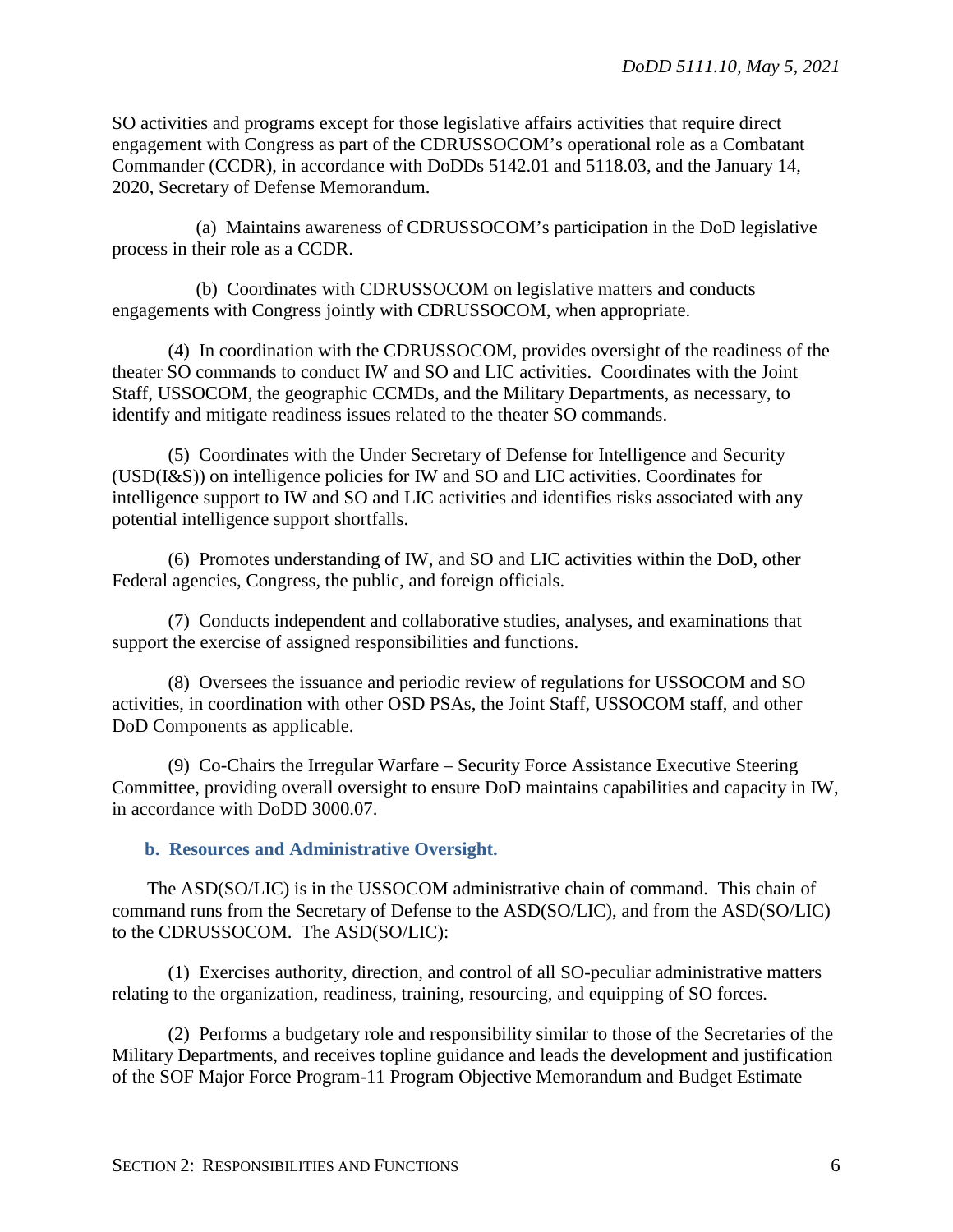Submission; and provides input to the President's Budget. The ASD(SO/LIC) will issue programming guidance and fiscal guidance to USSOCOM.

(3) Provides overall supervision of the preparation and justification of SO programs and budget for Major Force Program-11; approves the USSOCOM program objective memoranda and budget before submission to the Director of Cost Assessment and Program Evaluation (DCAPE) and the USD(C)/CFO; and advocates for program objective memoranda and budgets to Congress, in coordination with the CDRUSSOCOM.

(4) Reviews, analyzes, and evaluates the various OSD PSA and DoD Component policies, processes, and programs that impact DoD's capability to:

(a) Oversee planning, resourcing, training, and equipping of SO forces for IW, and to execute SO and LIC activities and operations. Advocates with the Military Services to plan, resource, train, and equip non-SO forces for IW and LIC missions as required.

(b) Initiate and coordinate actions that enhance the readiness, capabilities, and effective use of SOF.

(5) Advises and coordinates with the USD(I&S) on priorities and requirements for SO intelligence and intelligence-related material, equipment, and resources.

(6) Advises and coordinates with the DCAPE on program issues that impact SO activities.

(7) Advises and coordinates with the USD(C)/CFO on budget issues that impact SOF activities.

(8) Advises the Secretary of Defense on assigning SO, Reserve, and other forces to USSOCOM.

(9) Advises and coordinates with the USD(P&R) and the Secretaries of the Military Departments on matters in the following categories that affect USSOCOM and SO forces, including, but not limited to:

(a) Readiness.

(b) Total Force management.

(c) Reserve and National Guard affairs.

(d) Health affairs (including, but not limited to, psychological and physical health issues) and wounded warrior care.

(e) Military and civilian personnel requirements, including, but not limited to:

1. Recruiting, accessions, retention, and promotions.

2. Professional military education.

SECTION 2: RESPONSIBILITIES AND FUNCTIONS 7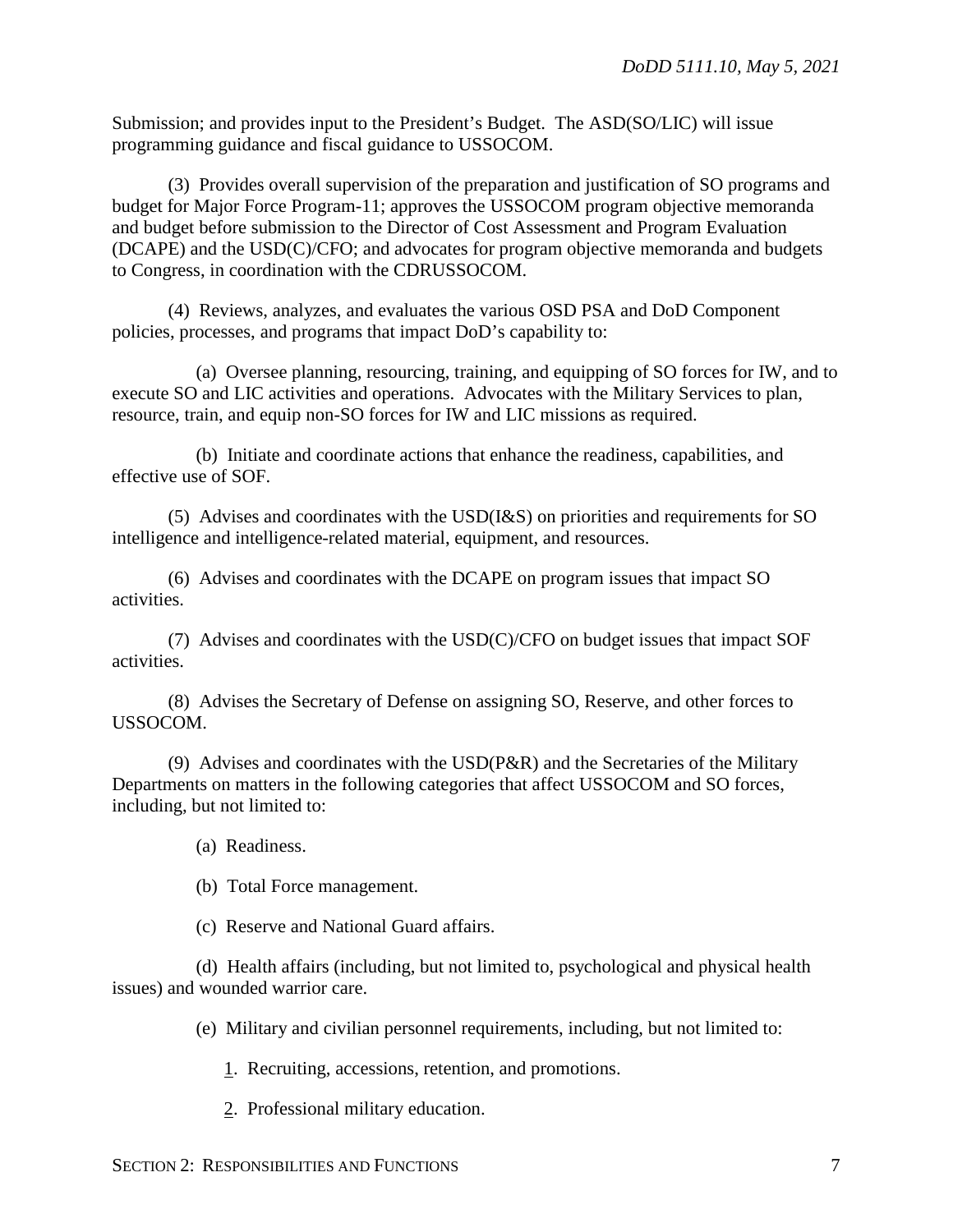3. Advanced civil schooling.

4. Selection and assignment of the CDRUSSOCOM and of the USSOCOM senior enlisted advisor.

5. Pay and incentives.

6. Transition and assistance.

7. Civilian furloughs, hiring authorities, and any other personnel actions with budget implications.

(f) Training, including language, regional expertise, and culture.

(g) Quality of life and family readiness matters.

(h) Force resiliency matters including, but not limited to:

1. Military and civilian equal opportunity and diversity and inclusion.

- 2. Suicide prevention.
- 3. Sexual assault prevention.

(10) Serves as an advisor on SO matters to the Joint Requirements Oversight Council.

(11) In their role as a PSA to the Secretary of Defense, assists the Secretary of Defense and the USD(P) in the development and supervision of policy, program planning and execution, and allocation and use of resources for:

(a) IW, combatting terrorism, and SO activities specified by Section 167(k) of Title 10, U.S.C.

(b) Integrating the functional DoD activities to most efficiently and effectively provide for required SO capabilities.

(12) In coordination with the USD(P) and CJCS, approves training activities carried out under Section 322 of Title 10 U.S.C.

(a) This includes the authority to review the payment of:

1. Expenses pursuant to Subsection (a) of Section 322 of Title 10, U.S.C., by the CCDR concerned for training SOF in conjunction with training, and training with the armed forces and other security forces of a friendly foreign country.

2. Expenses of deploying such personnel for that training.

3. In the case of training with a friendly developing country, the incremental expenses incurred by that country as a direct result of such training.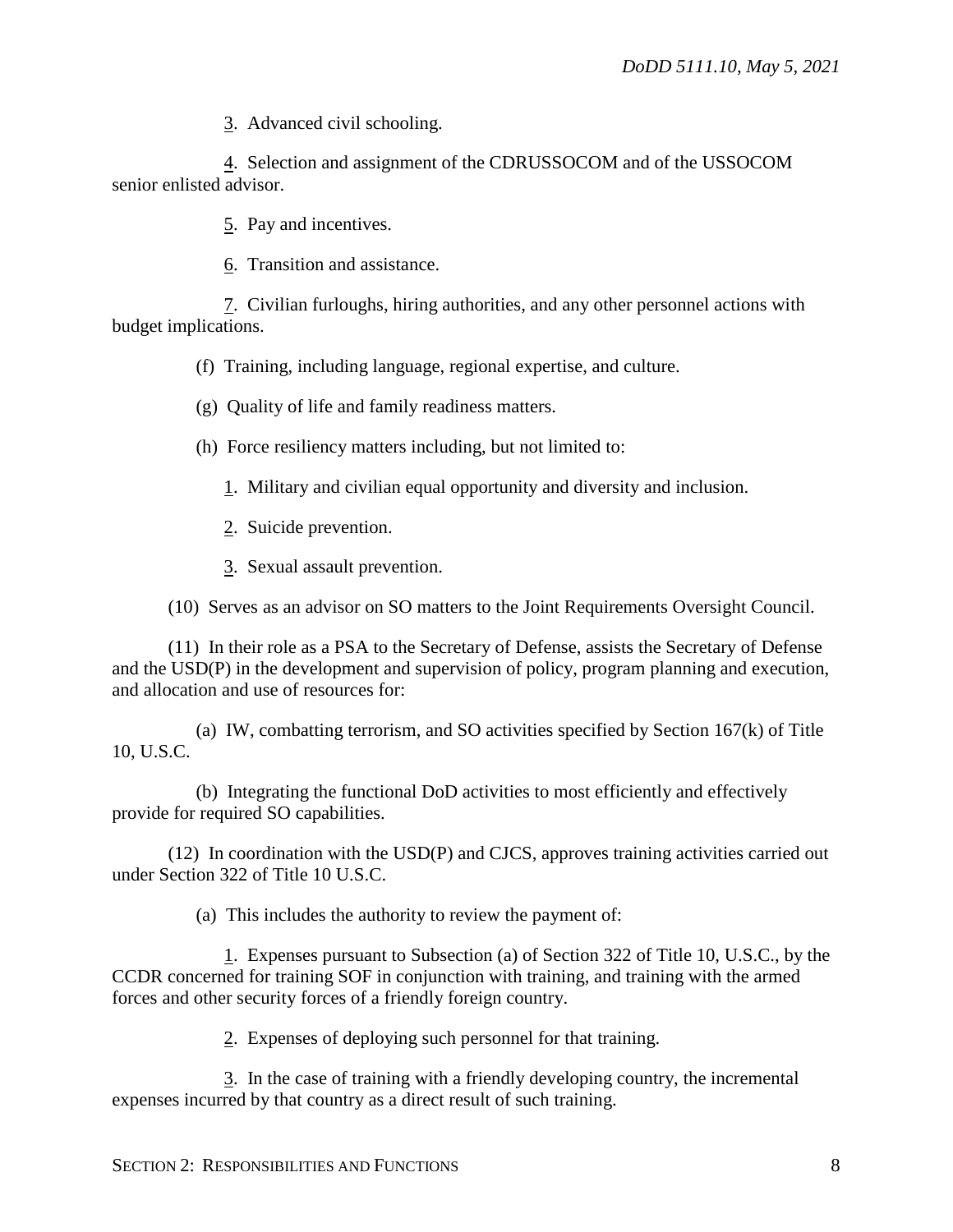(b) This authority is not further delegable. This does not include authority to approve a transfer of forces to or from the operational control of the CDRUSSOCOM or another CCMD.

<span id="page-8-0"></span>**c. Sensitive Special Operations.**

(1) In their role as a PSA to the Secretary of Defense, assists the USD(P) and coordinates with the USD(I&S) to:

(a) Develop policy for the planning of, seeking approval to conduct, and permissible and prohibited activities when conducting sensitive special operations, including policies for execution, management, reporting, and resources.

(b) Review all sensitive special operations proposals and conduct an independent evaluation of the policy and administrative-related risks and gains of each.

(c) Monitor execution of sensitive special operations and keep Executive and Legislative Branches leadership appropriately informed on sensitive special operations matters.

(2) Develop, coordinate, and oversee the implementation of policy for nonconventional assisted recovery activities.

(3) Conduct oversight of sensitive special operations.

#### <span id="page-8-1"></span>**d. Operational Preparation of the Environment (OPE).**

In their role as a PSA to the Secretary of Defense, assists the USD(P), in coordination with the USD(I&S), to:

(1) Develop policy, coordinate with interagency and international partners, and monitor planning and resourcing for DoD Components to conduct OPE.

(2) Oversee SO and LIC OPE activities.

<span id="page-8-2"></span>**e. Crisis Response.**

In their role as a PSA to the Secretary of Defense, assists the USD(P) to:

(1) Establish and maintain an interactive process with other OSD PSAs and the DoD Components, other U.S. Government departments and agencies, and other bodies to promote early identification of potential problems and initiate planning guidance.

(2) Monitor the development of crises and, as appropriate:

(a) Recommend options for actions utilizing SOF capabilities and authorities.

(b) Monitor SO actions during planning and execution.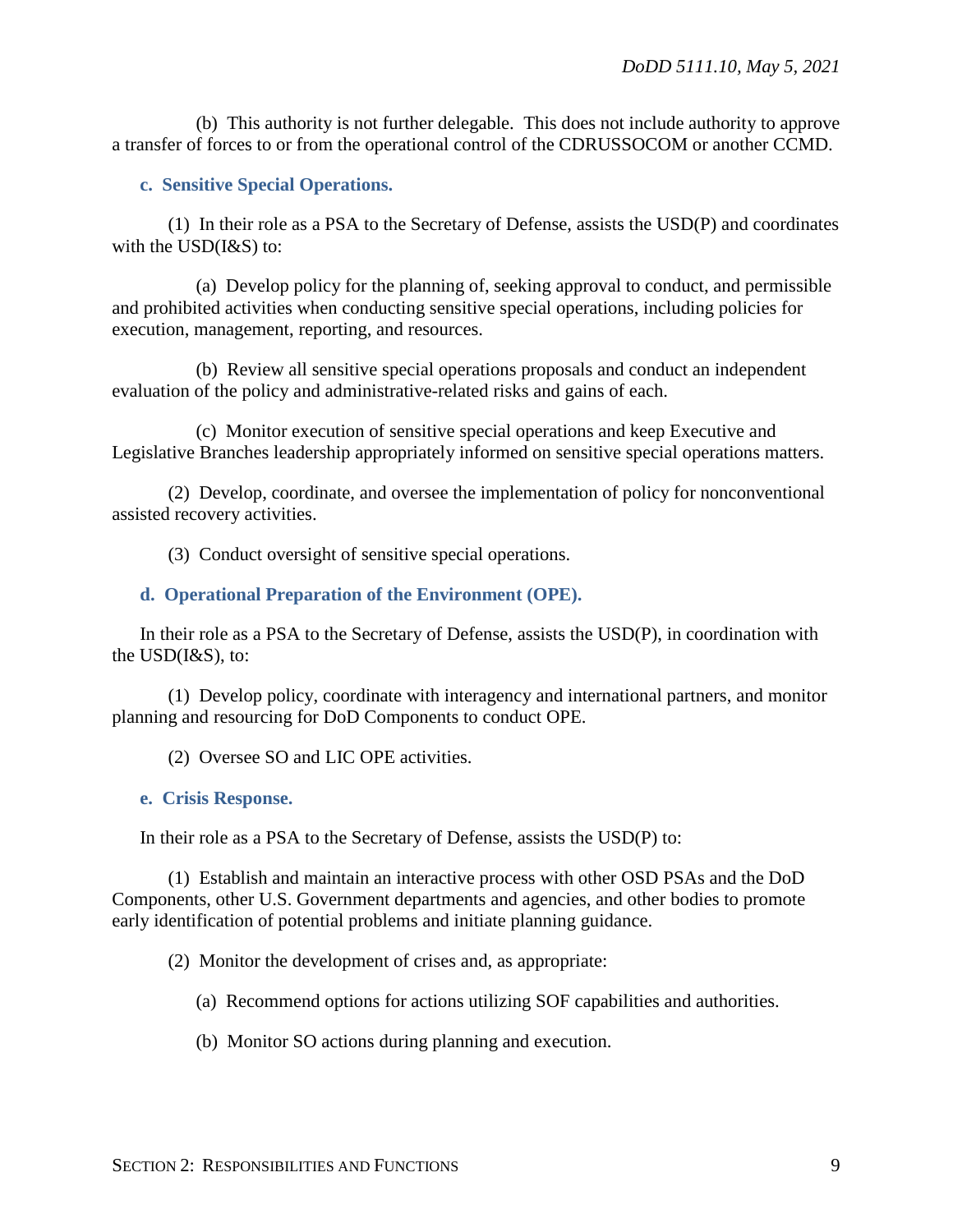(3) In coordination with other senior DoD officials, as appropriate, notify the Secretary of Defense when there are significant changes in the relationship between SO actions, targets, level of force and risk, and the policy objectives to be achieved.

## <span id="page-9-0"></span>**f. Direct Action.**

Coordinates with the USD(P) to oversee planning and resourcing of capabilities for SO forces to conduct direct action, and monitors SO actions during planning and execution.

### <span id="page-9-1"></span>**g. Explosive Ordnance Disposal (EOD).**

(1) In coordination with the USD(P):

(a) In their role as a PSA to the Secretary of Defense, assists with the development and oversight of policy, plans, programs, and budgets, and issues guidance and provides direction on DoD EOD activities.

(b) Coordinates and provides advice to senior DoD officials regarding the use of U.S. Government resources for EOD, in accordance with DoDDs 5160.62 and 3025.13.

(c) In their role as a PSA to the Secretary of Defense, assists the USD(P) with the development, coordination, and oversight of policy on all matters pertaining to the roles, missions, capabilities, and employment of EOD. Reviews and evaluates policies, processes, and programs of DoD Components that affect the capability to plan, resource, prepare forces for, and execute EOD activities, in accordance with DoDDs 5160.62 and 3025.13.

(d) Serves as principal staff advisor to the USD(P) and the Secretary of Defense for EOD. In this capacity, the ASD(SO/LIC) will execute these functions, in accordance with DoDD 5160.62.

(e) Coordinates with the Assistant Secretary of Defense for Homeland Defense and Global Security (ASD(HD&GS)) on EOD in defense support of civil authorities, in accordance with DoDDs 5160.62 and 3025.13.

(2) Coordinates with the USD(I&S) on explosive ordnance technical intelligence.

(3) Coordinates with the Under Secretary of Defense for Acquisition and Sustainment (USD(A&S)) on EOD research, development, acquisition, and sustainment; and with the Assistant Secretary of Defense for Nuclear, Chemical, and Biological Defense programs on EOD for combating weapons of mass destruction.

(4) Coordinates with the Under Secretary of Defense for Research and Engineering (USD(R&E)) on EOD research, development, test, and evaluation.

(5) Coordinates with the Secretary of the Navy as the DoD Executive Agent for EOD Technology and Training, as designated in the June 2, 2020, Secretary of Defense Memorandum, on oversight of the training and technology program that coordinates and integrates: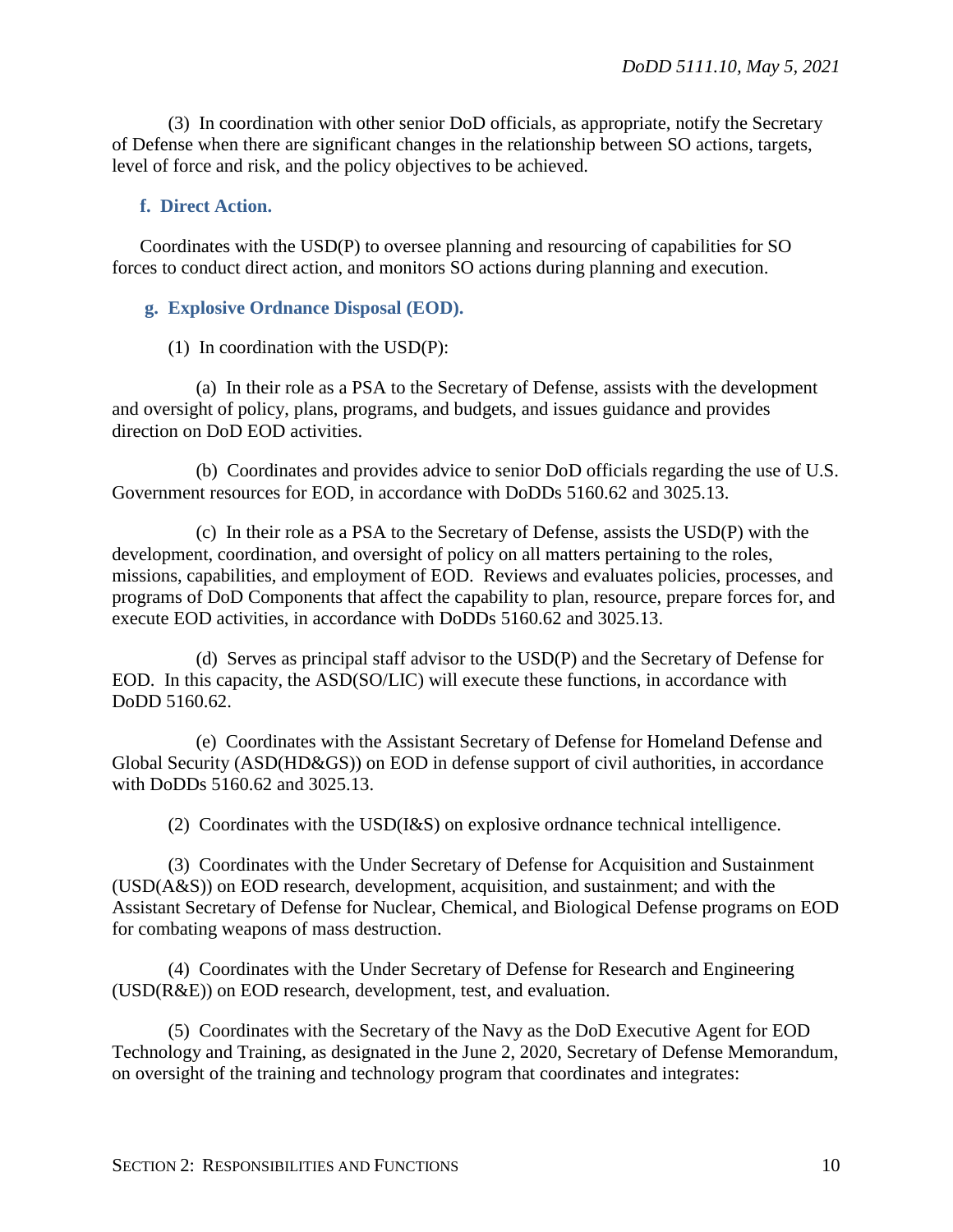(a) Joint requirements for EOD.

(b) Common individual training.

(c) Joint research, development, test, and evaluation activities for common tools for the Military Departments with respect to EOD.

### <span id="page-10-0"></span>**h. IW.**

(1) In their role as a PSA to the Secretary of Defense, assists the USD(P) to:

(a) Develop and oversee policies for IW as it pertains to DoD IW-related activities either independently or in support of other U.S. Government departments and agencies, foreign security partners, or other select organizations, in accordance with DoDD 3000.07.

(b) Lead DoD efforts to establish and sustain processes and authorities to assess and analyze the viability of unconventional warfare as a strategic policy option, and incorporate relevant concepts into strategic planning documents.

(c) Develop policy in coordination with other U.S. Government departments and agencies, and provide advice to senior DoD officials regarding the use of U.S. Government resources in stabilization, in accordance with DoDD 3000.05.

(d) Develop policy and provide advice and guidance to senior DoD officials regarding the use of U.S. Government resources to conduct foreign internal defense as a strategic policy option, and incorporate relevant concepts into strategic planning documents to defend against and impose costs on malign internal security threats.

(e) Develop, coordinate, and oversee implementation of counterterrorism policy consistent with national strategies and DoD policy and objectives.

(2) In their role as a PSA to the Secretary of Defense, assists the USD(P) and, in coordination with the USD(I&S):

(a) Develops policy and provides advice to senior DoD officials regarding the use of U.S. Government resources in counterinsurgency.

(b) Develops policy in coordination with other U.S. Government departments and agencies, and provides advice to senior DoD officials regarding the use of U.S. Government resources in counterterrorism consistent with national strategies, DoD policy, and objectives.

(3) In coordination with the CJCS, the Secretaries of the Military Departments, the OSD PSAs (as applicable), and the CCDRs, determines the optimal organizational structure and decision processes for the DoD to ensure the uninterrupted oversight, management, direction, and accountability over the development and maintenance of required forces and capabilities to conduct or support IW missions.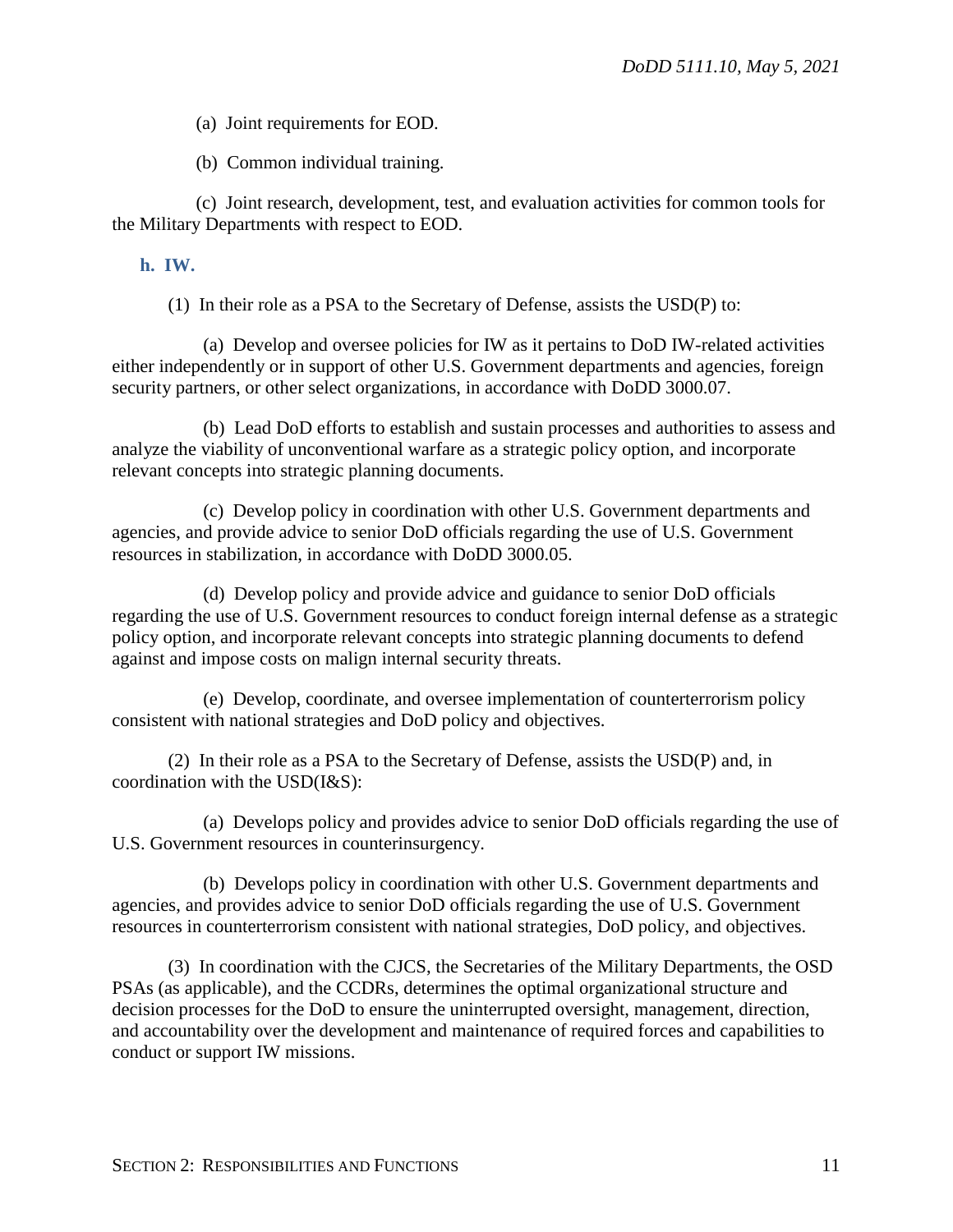(4) In coordination with the USD(C)/CFO and DCAPE, develops, coordinates, and submits the DoD portion of the national counterterrorism budget to the Office of Management and Budget via the National Counterterrorism Center.

(5) In coordination with the USD(R&E), collaborates with the Department of State Bureau of Counterterrorism to identify, prioritize, and coordinate DoD, interagency, and international research and development requirements for combatting terrorism.

#### <span id="page-11-0"></span>**i. Security Cooperation.**

(1) In accordance with DoDD 5132.03, and in their role as a PSA to the Secretary of Defense, assists the USD(P) to develop guidance, prioritization, and validation for the Defense Security Cooperation Agency on IW (including UW-, Foreign Internal Defense-, CT-, Counter-Insurgency-, Stability Operations-), SO- and LIC-related security cooperation proposals from the DoD Component heads that:

(a) Provide training and equipment to foreign national security forces with SO, IW, or LIC missions.

(b) Support U.S. activities in these mission areas.

(2) Regarding security force assistance, in their role as a PSA to the Secretary of Defense, assists the USD(P) with policy, capability development, and the operational employment of DoD forces, DoD Components, and other OSD PSAs engaged in security force assistance across all domains, in accordance with DoD Instruction (DoDI) 5000.68.

#### <span id="page-11-1"></span>**j. Civil Affairs.**

In their role as a PSA to the Secretary of Defense, assists the USD(P) to develop, coordinate, and oversee the implementation of strategy, policy, and plans for civil affairs forces and operations, in accordance with DoDD 2000.13.

## <span id="page-11-2"></span>**k. Information Operations (IO).**

In their role as a PSA to the Secretary of Defense, assists the USD(P) to:

(1) Develop, coordinate, and oversee implementation of policy for DoD IO.

(2) Support the IO Executive Steering Group in the management and implementation of the DoD Strategy for Operations in the Information Environment, pursuant to the November 18, 2016 Deputy Secretary of Defense Memorandum.

#### <span id="page-11-3"></span>**l. Military Information Support Operations.**

In their role as a PSA to the Secretary of Defense, assists the USD(P) to develop, coordinate, and oversee the implementation of strategy, policy, and plans for military information support operations activities, in accordance with DoDD 3600.01 and DoDI O-3607.02.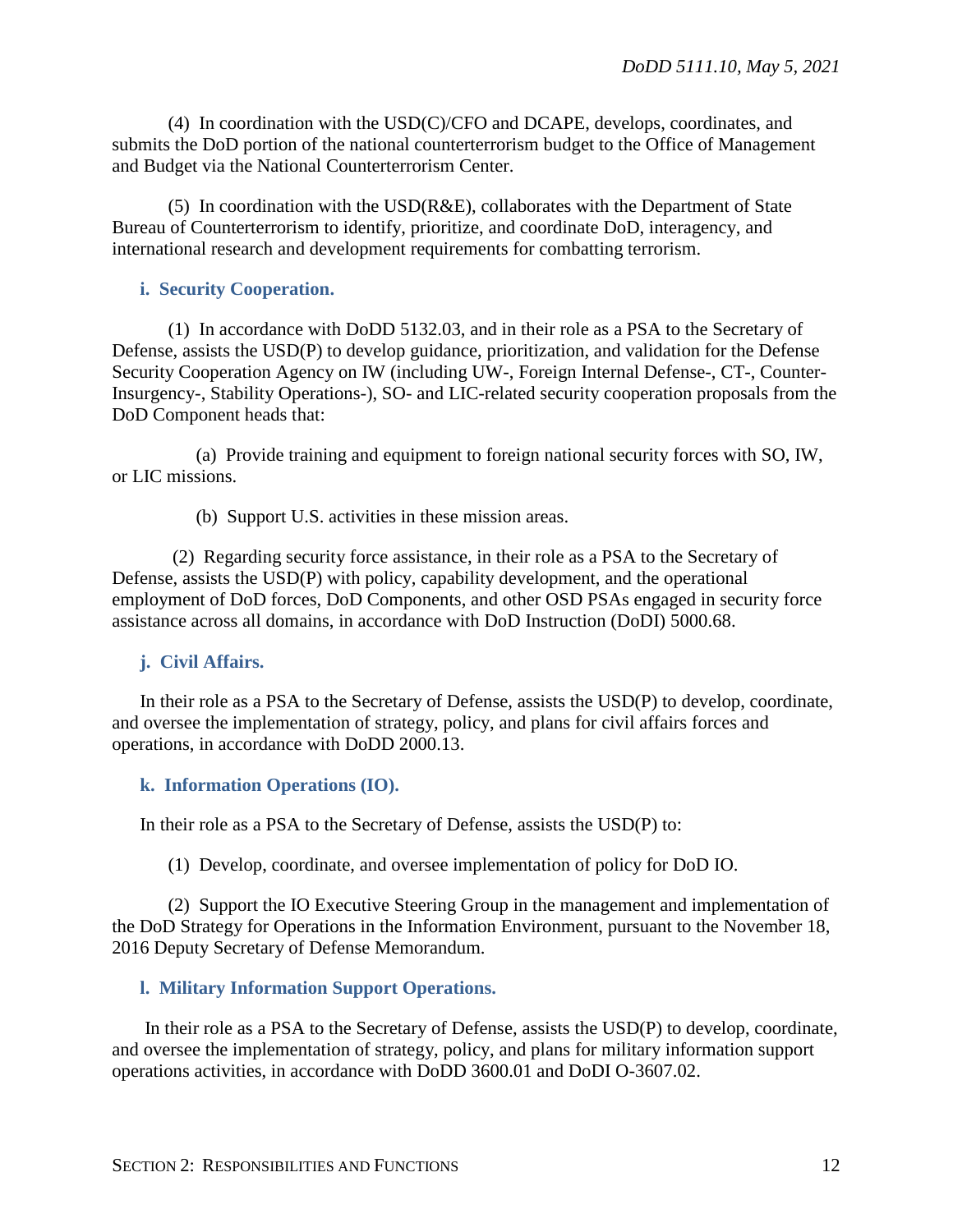#### <span id="page-12-0"></span>**m. DoD Rewards Program.**

In their role as a PSA to the Secretary of Defense, assists the USD(P) to administer the DoD Rewards Program, in accordance with Section 127b of Title 10, U.S.C., and DoDI O-3000.13.

## <span id="page-12-1"></span>**n. Regional Defense Counterterrorism and Irregular Warfare Fellowship Program.**

In their role as a PSA to the Secretary of Defense, assists the USD(P) to develop program goals and objectives, approve budgets, and oversee execution of the Combating Terrorism Fellowship Program, in accordance with Section 345 of Title 10, U.S.C., and DoDI 2000.28.

# <span id="page-12-2"></span>**o. IW Technical Support Matters.**

(1) Oversees, plans, approves, and executes programs and budgets for IW Technical Support Directorate to:

(a) Identify and develop capabilities for the DoD to conduct IW against all adversaries, including Great Power competitors and non-state actors.

(b) Deliver those capabilities to DoD Components, other OSD PSAs, and the Technical Support Working Group interagency partners through rapid research and development, advanced studies and technical innovation, and provision of support to U.S. military operations.

(2) Conducts research, development, testing, and evaluation (RDT&E) and information sharing to develop rapidly and fill the capability gaps of the operational community.

(3) Provides prototypes for operational testing and evaluation and training and support for the prototypes to DoD Components in furtherance of U.S. military operations and to interagency users for operational evaluation and feedback.

(4) Procures commercial or non-developmental items for testing and operational evaluation that relates to RDT&E efforts.

(5) Conducts international cooperative RDT&E and information sharing with member nations of NATO, with major non-NATO allies, or with any other ally or friendly foreign country.

(6) Provides technology transition assistance associated with RDT&E efforts to DoD Components and to non-DoD U.S. Government departments and agencies and foreign governments, facilitating:

(a) The commercialization of capabilities developed through RDT&E efforts.

(b) The transition of capabilities to programs of record, in accordance with applicable DoD policies, as appropriate.

(7) Accepts and applies funds from DoD Components, other U.S. Government departments and agencies, and foreign cooperative RDT&E partners to perform the IW technical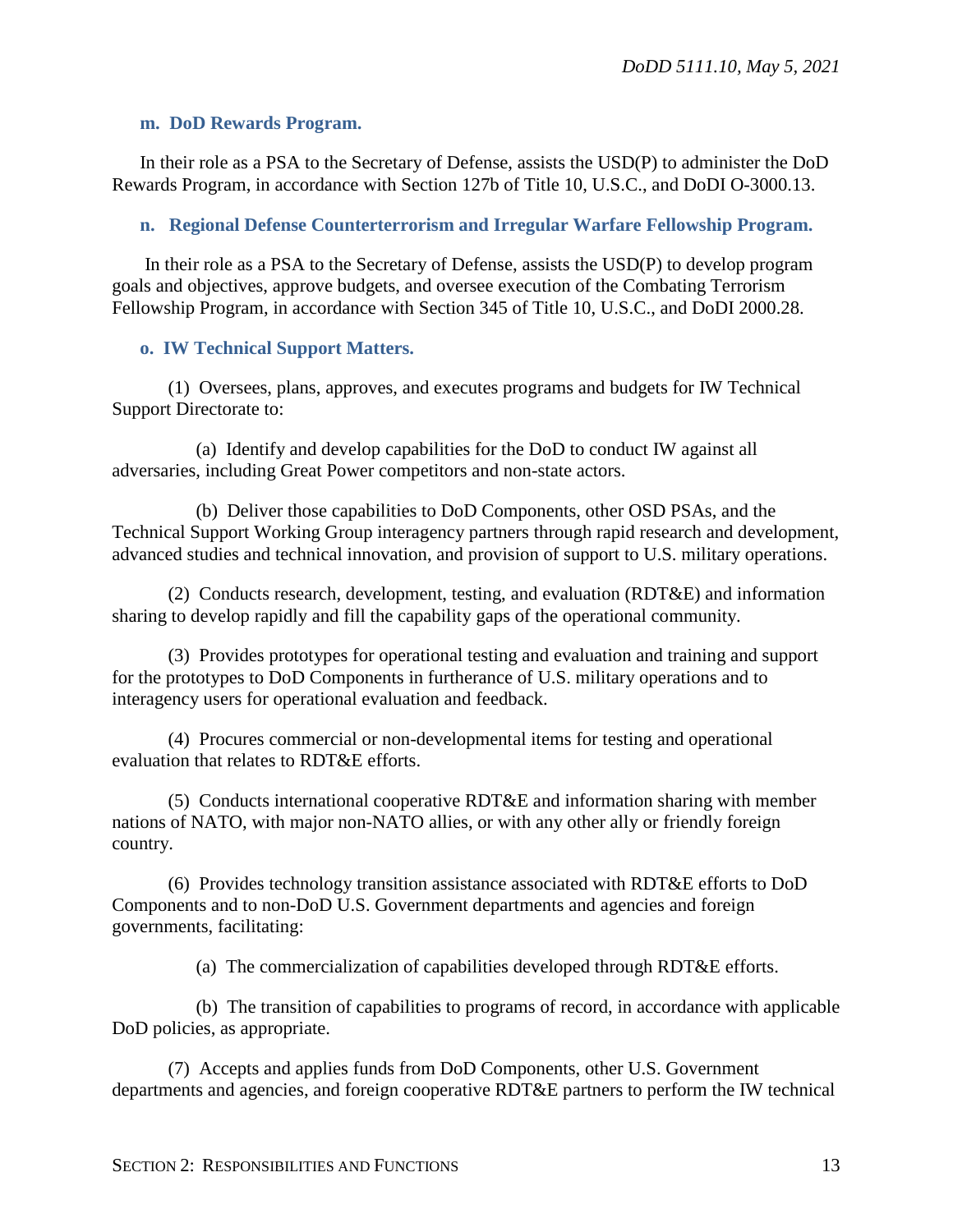support functions in cooperation with or on behalf of the DoD Component or interagency or foreign partner.

(8) Collaborates with and supports related requirements of the Technical Support Working Group non-DoD U.S. Government departments and agencies to understand those users' priorities and requirements, to share expertise, and to develop mutually beneficial capabilities.

(9) Supervises, plans, approves, and executes budgets for IW technical support in the management of the Technical Support Working Group.

(a) Collaborates with the Department of State Bureau of Counterterrorism to identify, prioritize, and coordinate DoD, interagency, and international research and development requirements for combating terrorism and IW.

(b) In collaboration with the USD(A&S) and the USD(R&E), establishes and executes cost sharing research and development bilateral agreements with international partners and allies to meet joint capability gaps.

#### <span id="page-13-0"></span>**p. Countering Weapons of Mass Destruction (CWMD).**

In their role as a PSA to the Secretary of Defense, assists the USD(P) to:

(1) Develop, coordinate, and oversee implementation of policy on all matters pertaining to the roles, missions, capabilities, and employment of SOF in CWMD, in accordance with DoDD 2060.02.

(2) Review and evaluate OSD PSA and DoD Component policies, processes, programs, and budgets that affect the capability to plan, resource, and prepare SOF to execute CWMD activities, in accordance with DoDD 2060.02.

(3) Coordinate with the ASD(HD&GS) on SO and LIC programs and resources for CWMD, in accordance with DoDDs 2060.02 and 5111.13.

(4) Develop programs and resources related to EOD support for SOF, in accordance with DoDD 5160.62.

(5) Coordinate with the ASD(HD&GS) on programs and resources for EOD render safe procedures for CWMD, in accordance with DoDDs 2060.02 and 3025.13.

#### <span id="page-13-1"></span>**q. Personnel Recovery.**

In their role as a PSA to the Secretary of Defense, assists the USD(P) to:

(1) Develop policy, conduct oversight, and provide advice to senior DoD officials regarding personnel recovery planning, preparation, and operations, in accordance with DoDD 3002.01.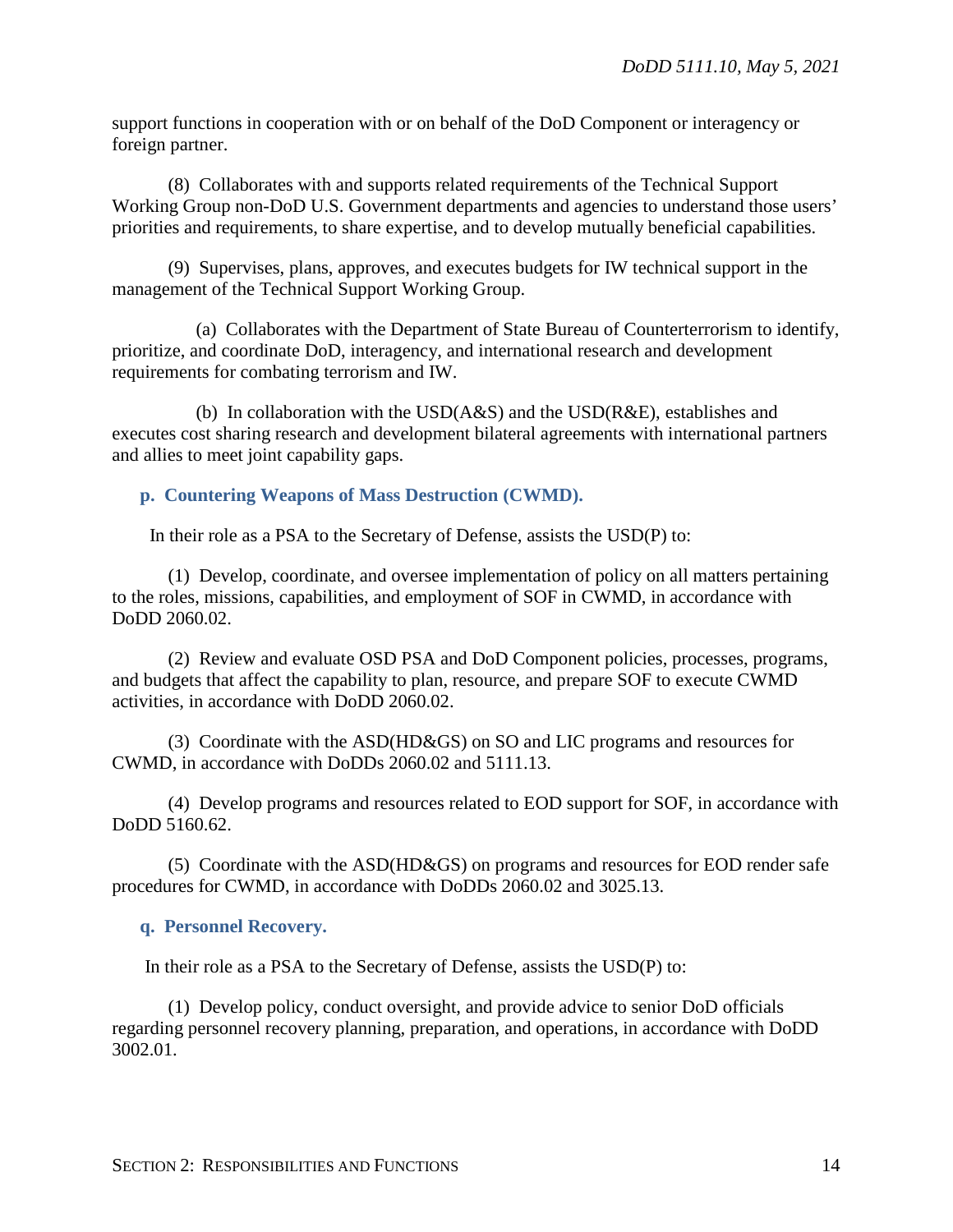(2) Coordinate with the Director of Operations, Joint Staff, and other designated executive agents, to integrate and synchronize DoD personnel recovery policy.

(a) Represent the Secretary of Defense in the Hostage Recovery Fusion Cell and Hostage Recovery Group meetings convened by the National Security Council. In this capacity, and in coordination with the Director of Operations, Joint Staff, and other designated executive agents, integrate and synchronize DoD personnel recovery policy for U.S. citizens.

(b) Provide programmatic and policy oversight of nonconventional assisted recovery activities, in accordance with DoDI 3002.04.

(c) Serve as the DoD policy proponent for DoD support to civil search and rescue and the National Search and Rescue Plan, in accordance with DoDI 3003.01. In this capacity, and in coordination with the Director of Operations, Joint Staff, and other designated executive agents, integrate and synchronize DoD support to civil search and rescue policy for U.S. citizens.

# <span id="page-14-0"></span>**r. Military Diving.**

In their role as a PSA to the Secretary of Defense, assists the USD(P) to:

(1) Coordinate policy and provide advice to senior DoD officials regarding the use of U.S. Government resources for military diving in support of the Single Manager in the DoD for military diving technology and training, as designated by the Secretary of the Navy, in accordance with DoDI 3224.04.

(2) Advise the Secretary of Defense on military diving. Review and evaluate policies, processes, and programs of DoD Components that affect the capability to plan, resource, prepare forces for, and execute military diving activities. Serve as DoD point of contact and proponent for military diving matters, execute functions, in accordance with DoDI 3224.04.

(3) Coordinate Joint military diving technology and training with other offices within OSD having collateral or related responsibilities.

# <span id="page-14-1"></span>**s. Acquisition, Technology, and Logistics Matters.**

(1) Conducts oversight to determine whether CDRUSSOCOM's SO acquisition programs are consistent with budget and required capability priorities.

(2) Advises and coordinates with the USD(A&S), USD(R&E), USD(I&S), Director of Operational Test and Evaluation, and Secretaries of the Military Departments on:

(a) SO acquisition programs, projects, priorities, and contracting of services, in accordance with validated requirements and approved budgets, throughout the acquisition lifecycle.

(b) Matters in the following categories that affect USSOCOM and SO programs:

1. Research and development; science and technology; and engineering.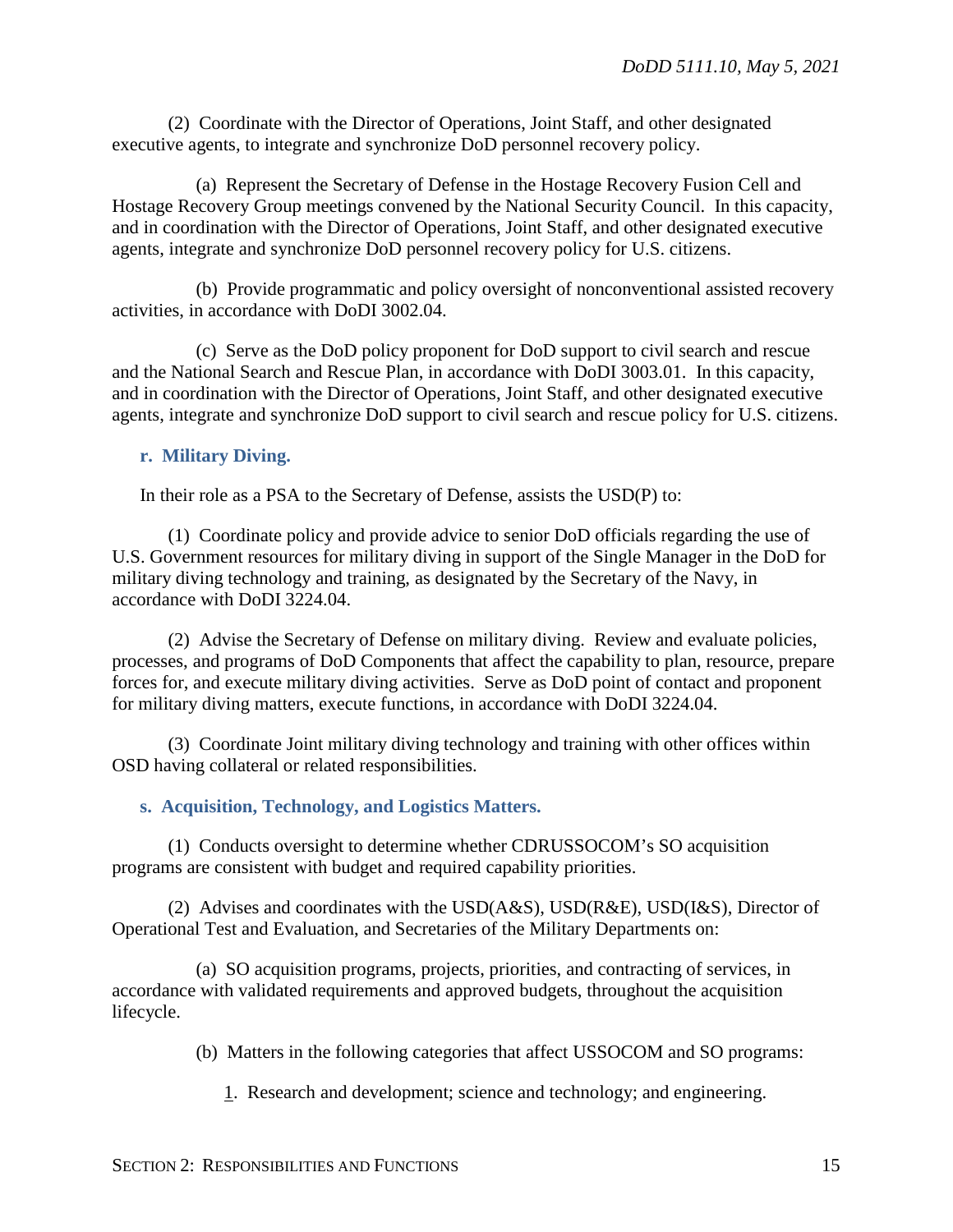2. Contracting and acquisition planning and execution, including decision points, waivers, and source selection processes.

3. Testing and training events that support ASD(SO/LIC)-designated special interest programs.

4. Fielding and deployment releases and analysis.

5. Acquisition logistics and sustainment planning and execution.

6. Acquisition financial management planning and execution.

7. DoD and external organization audits, protests, allegations, reports, and studies as they pertain to USSOCOM acquisition, technology, and logistics.

(3) Participates in the Defense Acquisition Board and other appropriate board and committees as the proponent for SO, IW, and LIC issues.

(4) Determines which USSOCOM acquisition programs are ASD(SO/LIC)-designated special interest programs.

(5) Provides guidance on USSOCOM Acquisition Category I programs and ASD(SO/LIC)-designated special interest programs.

(6) Establishes reporting requirements for CDRUSSOCOM reports to the ASD(SO/LIC) on USSOCOM Acquisition Category I programs and ASD(SO/LIC)-designated special interest programs and program updates with OSD, the Military Departments, external organizations, and foreign partners.

(7) Coordinates on USSOCOM acquisition decisions that require Defense Acquisition Executive approval. Participates in program events as required.

(8) Establishes, directs, and chairs task forces, advisory boards, councils, or other bodies for ASD(SO/LIC)-designated special interest programs.

<span id="page-15-0"></span>**t. Special Access Programs (SAPs) Matters.**

(1) Establishes a SAP Central Office, serves as cognizant authority for all USSOCOM SAPs, and carries out cognizant authority responsibilities consistent with DoDD 5205.07. The ASD(SO/LIC) may delegate responsibility in these matters to the CDRUSSOCOM.

(2) Advises and coordinates on all SO SAPs with the appropriate oversight authorities as outlined in DoDI 5205.11.

(3) Participates in the DoD SAP governance structure as a member of the SAP Oversight Council, Senior SAP Working Group, and other SAP fora.

(4) Supervises the USSOCOM planning, programming, budget, and execution processes, including validating USSOCOM SAP manpower assessments. Certifies the USSOCOM SAP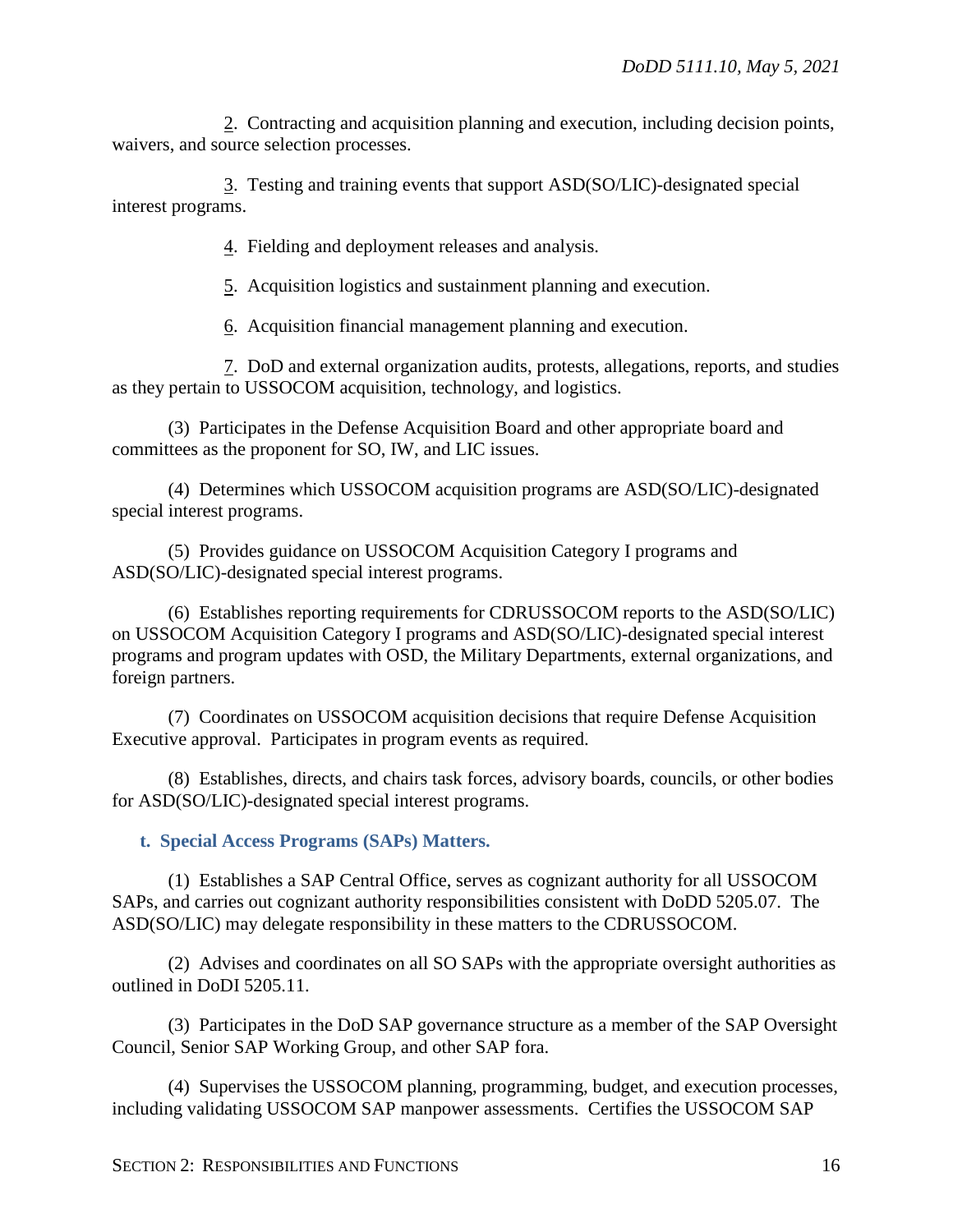annual reports, and responds through DoD Special Access Program Central Office to the Congressional Committees on SAP requests for information, visits, and other reporting requirements.

## <span id="page-16-0"></span>**u. SO Policy and Oversight Council.**

Leads the SO Policy and Oversight Council, in accordance with DoDD 3801.01.

### <span id="page-16-1"></span>**v. Evaluations and Compliance.**

Evaluates and assesses compliance with applicable regulations, policy, and guidance within the ASD(SO/LIC)'s assigned areas of responsibility.

# <span id="page-16-2"></span>**w. Agreements, Understandings, Arrangements, and Similar Instruments.**

(1) Assists the USD(P) to supervise the development of agreements, understandings, arrangements, and similar instruments that have potential policy implications.

(2) Supervises development of agreements, understandings, arrangements, and similar instruments between USSOCOM and other organizations that are under the purview of ASD(SO/LIC) responsibilities for exercising authority, direction, and control in the administrative chain of command, in accordance with DoDI 4000.19 and any other applicable DoD issuances.

(a) Reviews, coordinates on, or approves (as the ASD(SO/LIC) deems appropriate) agreements, understandings, arrangements, or similar instruments between USSOCOM and other U.S. Government departments and agencies; other CCMDs; and international partners, allies, and organizations. This authority is delegable to CDRUSSOCOM.

(b) Reviews and approves all Secretary of Military Department-level agreements, understandings, arrangements, or similar instruments, and their respective annexes, appendices, and enclosures (except for those that USSOCOM enters into, pursuant to Section  $167(e)(4)(C)(i)(I)$  of Title 10 U.S.C.) between USSOCOM and the Military Departments. This authority is delegable to the CDRUSSOCOM.

#### <span id="page-16-3"></span>**x. General Matters.**

(1) Uses existing systems, facilities, and services of DoD and other U.S. Government departments and agencies, when possible, to avoid duplication and achieve maximum efficiency and economy.

(2) Ensures that assigned policies and programs are designed and managed to improve standards of performance, ethics, economy, and efficiency.

(3) Periodically assesses the DoD Executive Agent assignments under the cognizance of the ASD(SO/LIC) for continued need, currency, and effectiveness and efficiency in satisfying end-user requirements, in accordance with DoDD 5101.01.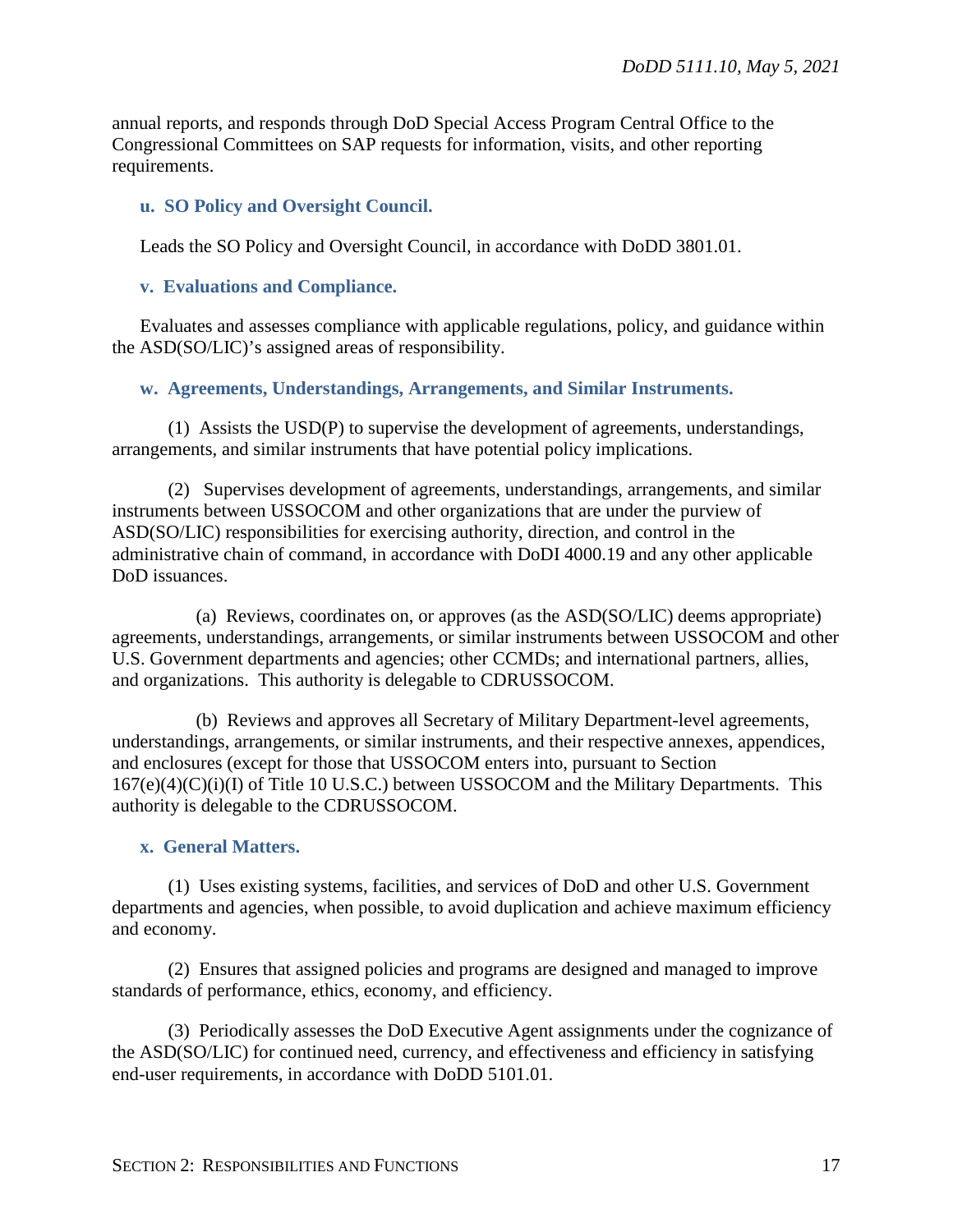(4) In their role as a PSA to the Secretary of Defense, assists the USD(P) by representing the Secretary of Defense in interagency deliberations, pursuant to assigned areas of responsibility.

(5) Negotiates and concludes international agreements, pursuant to assigned areas of responsibilities, subject to the requirements of DoDI 5530.03 and other applicable laws and regulations.

(6) Is designated as a member of senior leadership fora and other DoD governance bodies for matters within ASD(SO/LIC) areas of responsibilities.

(7) Performs such other duties as the Secretary of Defense may prescribe.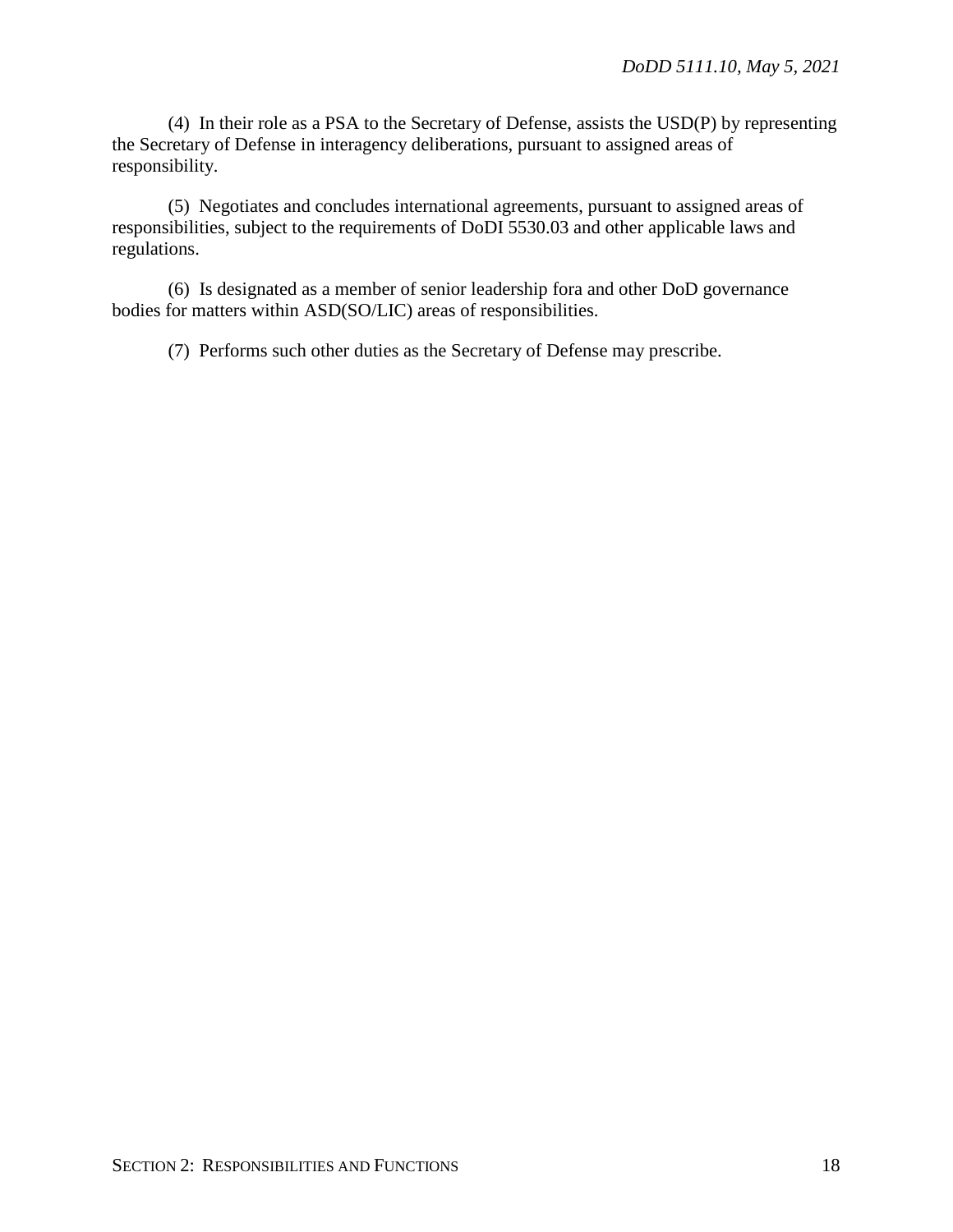# **SECTION 3: RELATIONSHIPS**

#### <span id="page-18-1"></span><span id="page-18-0"></span>**3.1. ASD(SO/LIC).**

In performing their assigned responsibilities and functions, the ASD(SO/LIC):

a. Reports directly to the Secretary of Defense, consistent with his/her duties as a PSA for the purposes of executing 10 U.S.C 167(f) administrative chain of command duties. Reports to the USD(P) for matters of policy and consistent with the duties identified in this issuance.

b. Exercises authority, direction, and control over such positions and organizations as may be established by the ASD(SO/LIC), consistent with applicable law, using resources provided by the Secretary of Defense.

c. Coordinates and exchanges information with other OSD officials, the DoD Component heads, and Federal, State, or local officials having collateral or related functions.

d. Insofar as the exercise of ASD(SO/LIC) responsibilities and functions described in Section 2 of this issuance impacts on, or is conducted in, specific geographic regions of the world, exercises those responsibilities and functions in cooperation with the Assistant Secretary of Defense that is assigned responsibility for overall U.S. Defense policy in that region.

e. Carries out assigned duties to the extent that nothing in this directive will be interpreted to interpose the ASD(SO/LIC) in the operational chain of command prescribed by Section 162 of Title 10, U.S.C., or to subsume and replace the functions and responsibilities of the CJCS and the CCDRs prescribed by law or DoD policy.

f. Unless otherwise directed by the President, carries out assigned duties wherein the administrative chain of command to the USSOCOM runs from the President, to the Secretary of Defense, to the ASD(SO/LIC), to the CDRUSSOCOM.

g. Communicates directly with the CDRUSSOCOM on matters identified in this directive. These communications do not need to be transmitted through the CJCS, but the ASD(SO/LIC) will inform the CJCS, as appropriate.

#### <span id="page-18-2"></span>**3.2. OSD PSAS AND DOD COMPONENT HEADS.**

The other OSD PSAs and DoD Component heads coordinate with the ASD(SO/LIC) on matters under their purview related to the authorities, responsibilities, and functions assigned to the ASD(SO/LIC) in this issuance.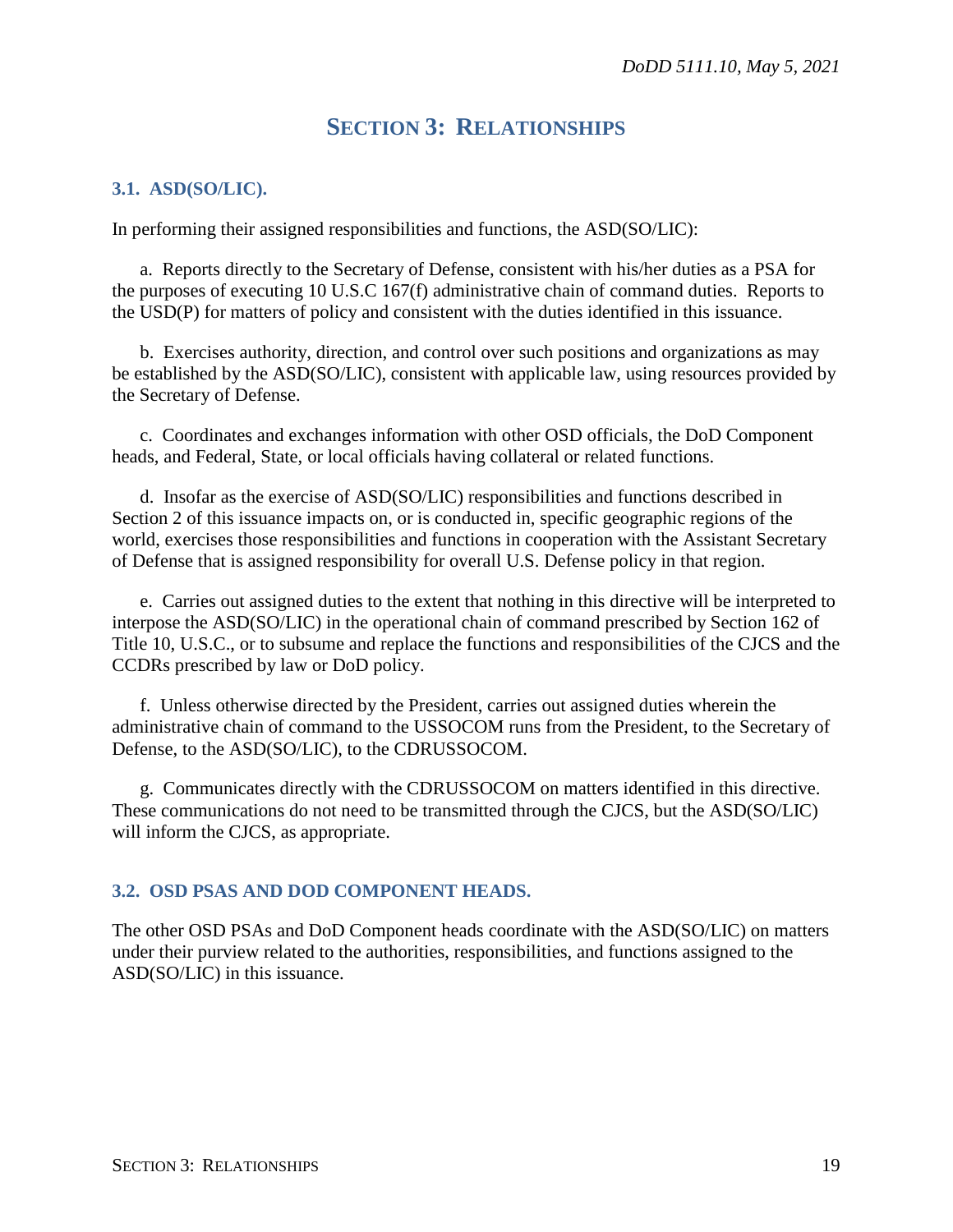# <span id="page-19-0"></span>**3.3. CJCS.**

The CJCS will include the ASD(SO/LIC) on all communications to the Secretaries of the Military Departments or CDRUSSOCOM related to SO organization, training, equipping, readiness, capability requirements, global force management, and personnel matters.

# <span id="page-19-1"></span>**3.4. CDRUSSOCOM.**

In addition to Paragraph 3.2, the CDRUSSOCOM:

a. Is subject to the authority, direction, and control of the ASD(SO/LIC) for matters related to the authorities, responsibilities, functions, and activities identified in Sections 138 and 167 of Title 10 U.S.C., and those assigned to the ASD(SO/LIC) in this issuance.

b. Coordinates with the ASD(SO/LIC) on all SO matters described in Paragraph 3.4.a.

c. Transmits all communications to the Secretary of Defense, Deputy Secretary of Defense, USD(P), USD(I&S), USD(P&R), USD(C)/CFO, DCAPE, and Assistant Secretary of Defense for Legislative Affairs related to SO organization, training, equipping, readiness, resourcing, budget, legislative affairs, posture, global force management, and personnel matters through the ASD(SO/LIC).

d. Will include the ASD(SO/LIC) on all communications to the Secretaries of the Military Departments or to the CJCS related to SO organization, training, equipping, readiness, capability requirements, global force management, and personnel matters.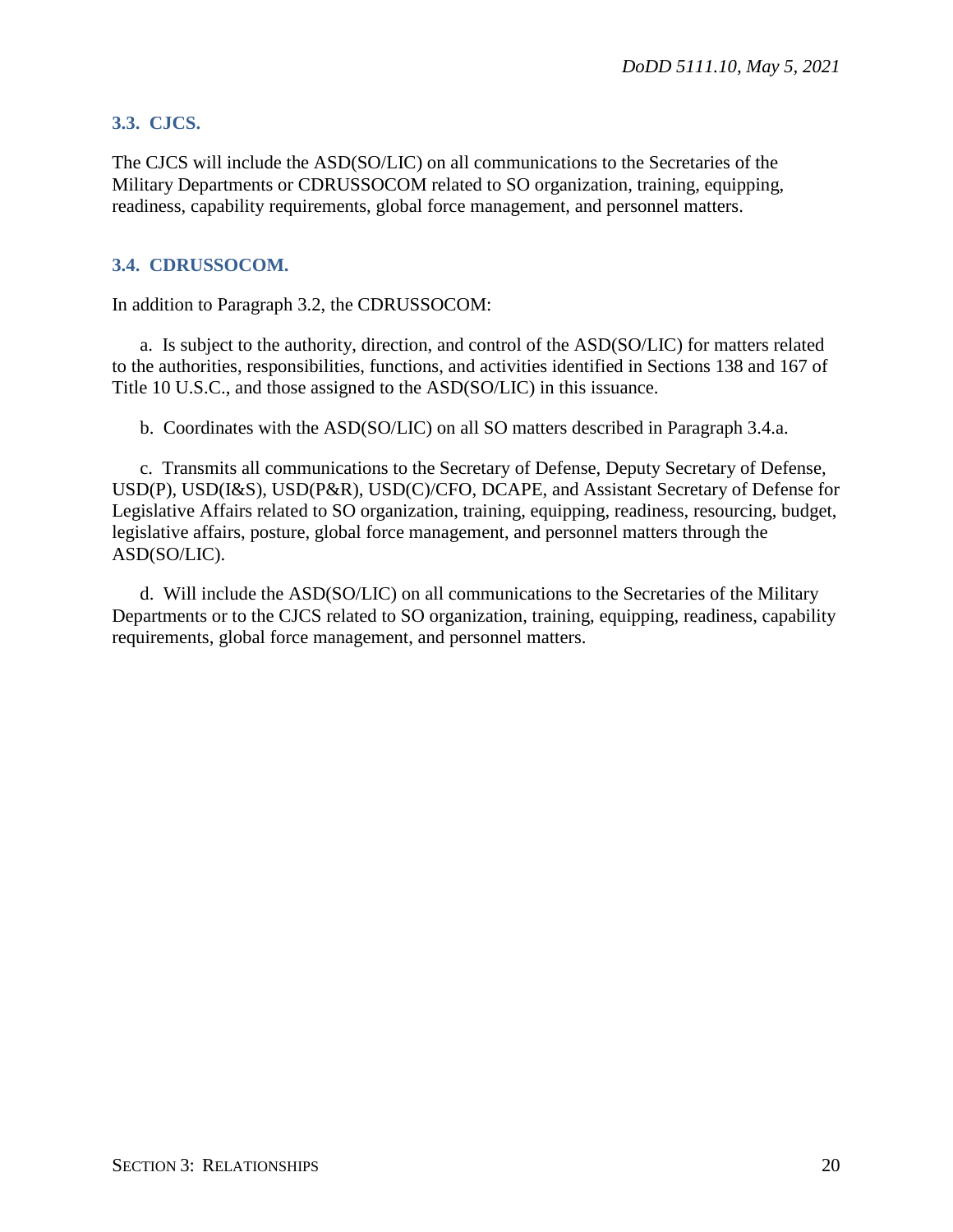# **SECTION 4: AUTHORITIES**

<span id="page-20-0"></span>Pursuant to the authority vested in the Secretary of Defense, and subject to their authority, direction, and control, and in accordance with DoD policies and issuances, the ASD(SO/LIC) is hereby delegated authority to exercise, within assigned responsibilities and functions, all authority of the Secretary of Defense derived from statute, Executive order (E.O.), or interagency agreement, except where specifically limited by statute or E.O. to the Secretary of Defense. The ASD(SO/LIC) is specifically delegated authority to:

a. Establish DoD policy regarding those matters identified in 10 U.S.C. 167(f) and for which the ASD(SO/LIC) is designated a PSA, through DoDIs, directive-type memorandums (DTMs), and rules published in the Federal Register, within the authorities and responsibilities assigned in this issuance and in accordance with DoDI 5025.01 or Administrative Instruction (AI) 102.

(1) In those documents, assign responsibilities related to the authorities and responsibilities in this issuance to other OSD PSAs and the DoD Component heads. Assignment of responsibilities in DoD issuances or rules published in the Federal Register to Military Department officials must be made through the Secretaries of those Departments. DoD issuances or rules published in the Federal Register assigning responsibilities to the CCMDs must be coordinated with the CJCS.

(2) DoDIs and DTMs must be fully coordinated, in accordance with DoDI 5025.01. Rules published in the Federal Register must be fully coordinated with impacted OSD and DoD Component heads and be consistent with AI 102.

(3) This authority may not be redelegated.

b. Approve other DoDIs, DoD manuals (DoDMs), and DTMs in areas of assigned responsibilities and functions that implement policy already established by a DoDD, DoDI, DTM, or policy memorandum issued by the Secretary or Deputy Secretary of Defense.

(1) In these documents, assign responsibilities related to the authorities and responsibilities in this issuance to other OSD PSAs and the DoD Component heads. Assignment of responsibilities in these DoD issuances to Military Department officials must be made through the Secretaries of those Departments. DoD issuances assigning responsibilities to the CCMDs must be coordinated with the CJCS.

(2) Such documents must be fully coordinated in accordance with DoDI 5025.01.

(3) This authority may only be further delegated to subordinate officials as specified in DoDI 5025.01.

c. Approve Federal Register publication of significant guidance documents as defined in E.O. 13891 and determined by the Office of Management and Budget. This authority may not be redelegated.

d. Approve the Federal Register publication of documents other than rules and significant guidance documents, (e.g., notices, orders, and non-significant guidance documents as defined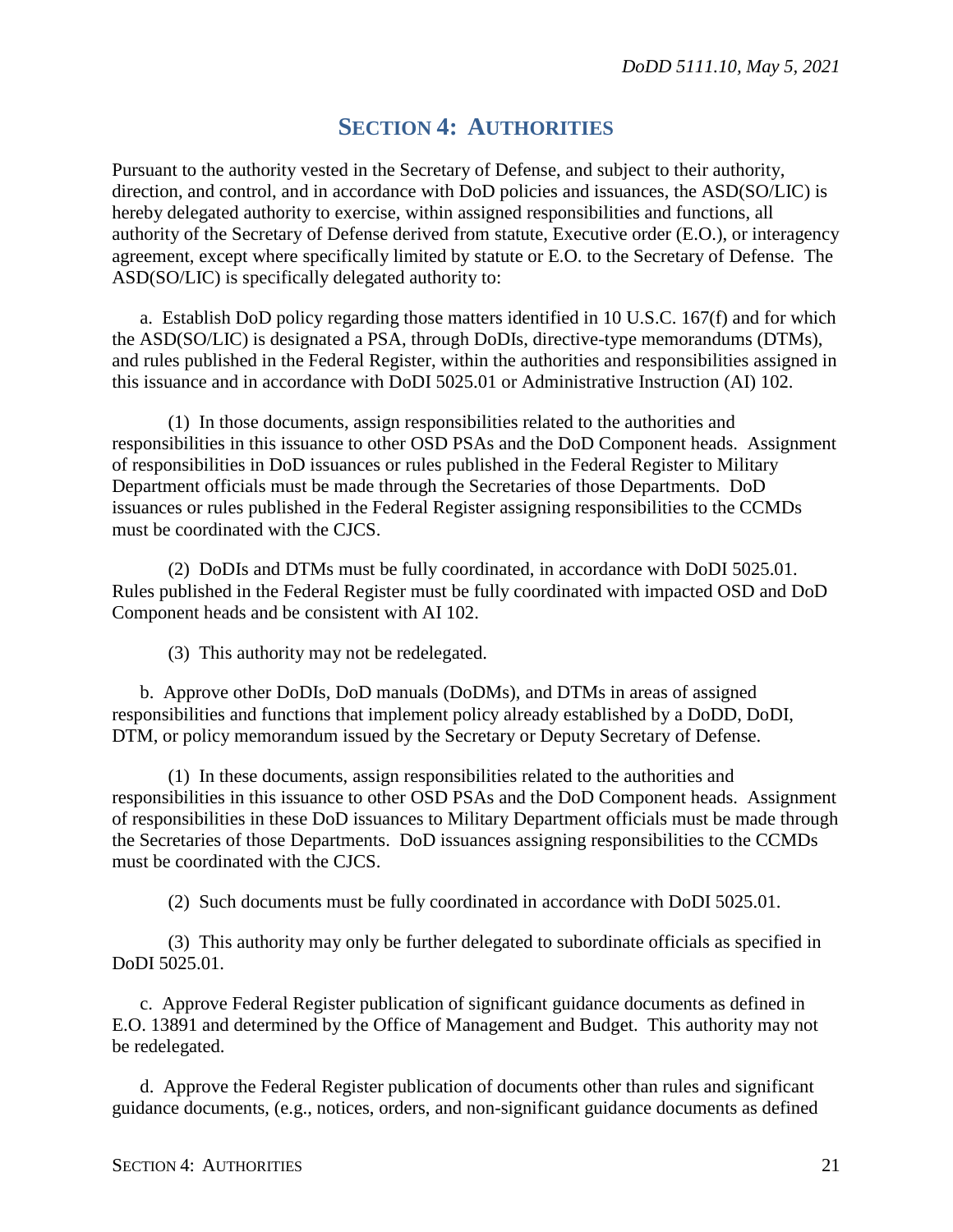by E.O. 13891 and determined by the Office of Management and Budget) in accordance with AI 102. Unless otherwise restricted by law, this authority may be further delegated only in writing to subordinate officials at or above the level of a general or flag officer, Senior Executive Service member, or equivalent.

e. Communicate directly with the DoD Component heads, as necessary, to carry out assigned responsibilities and functions, including transmitting requests for advice and assistance. Communications to Military Department officials must be transmitted through the Secretaries of the Military Departments or as otherwise provided in law or directed by the Secretary of Defense in other DoD issuances. Communications to the CCDRs must be in accordance with DoDD 5100.01.

f. Communicate with other U.S. Government officials, members of the public, and representatives of foreign governments, as appropriate, in carrying out assigned responsibilities and functions. Communications with representatives and members of the Legislative Branch must be conducted through the Office of the Assistant Secretary of Defense for Legislative Affairs, except for communications with the Defense Appropriations Committees, which must be coordinated with the Office of the USD(C)/CFO.

g. In addition to the requirements of Paragraph 2.t. on specific SAP matters, communicate with agencies of the Executive Branch and Congress on SO SAPs. For all SO SAP matters, the ASD(SO/LIC) must conduct communications with agencies of the Executive Branch and Congress, consistent with DoDD 5205.07 and any other applicable DoD issuances.

h. Obtain reports and information, in accordance with DoDI 8910.01, as necessary, to carry out assigned responsibilities and functions.

i. Establish arrangements for DoD participation in non-DoD governmental programs for which the ASD(SO/LIC) is assigned primary DoD cognizance, in accordance with DoDD S-5210.36 and any other applicable DoD issuances.

j. Enter into support agreements, as required, for the effective performance of responsibilities and functions assigned to the ASD(SO/LIC), in accordance with DoDI 4000.19, the February 13, 2020, Deputy Secretary of Defense Memorandum, and any other applicable DoD issuances.

k. Implement an information security program, in accordance with E.O. 13526, DoDI 5200.01, and DoDM 5200.01 Volumes 1-3, and exercise original classification authority up to Top Secret, and issue appropriate security classification guidance, in accordance with DoDM 5200.45 and Volume 1 of DoDM 5200.01.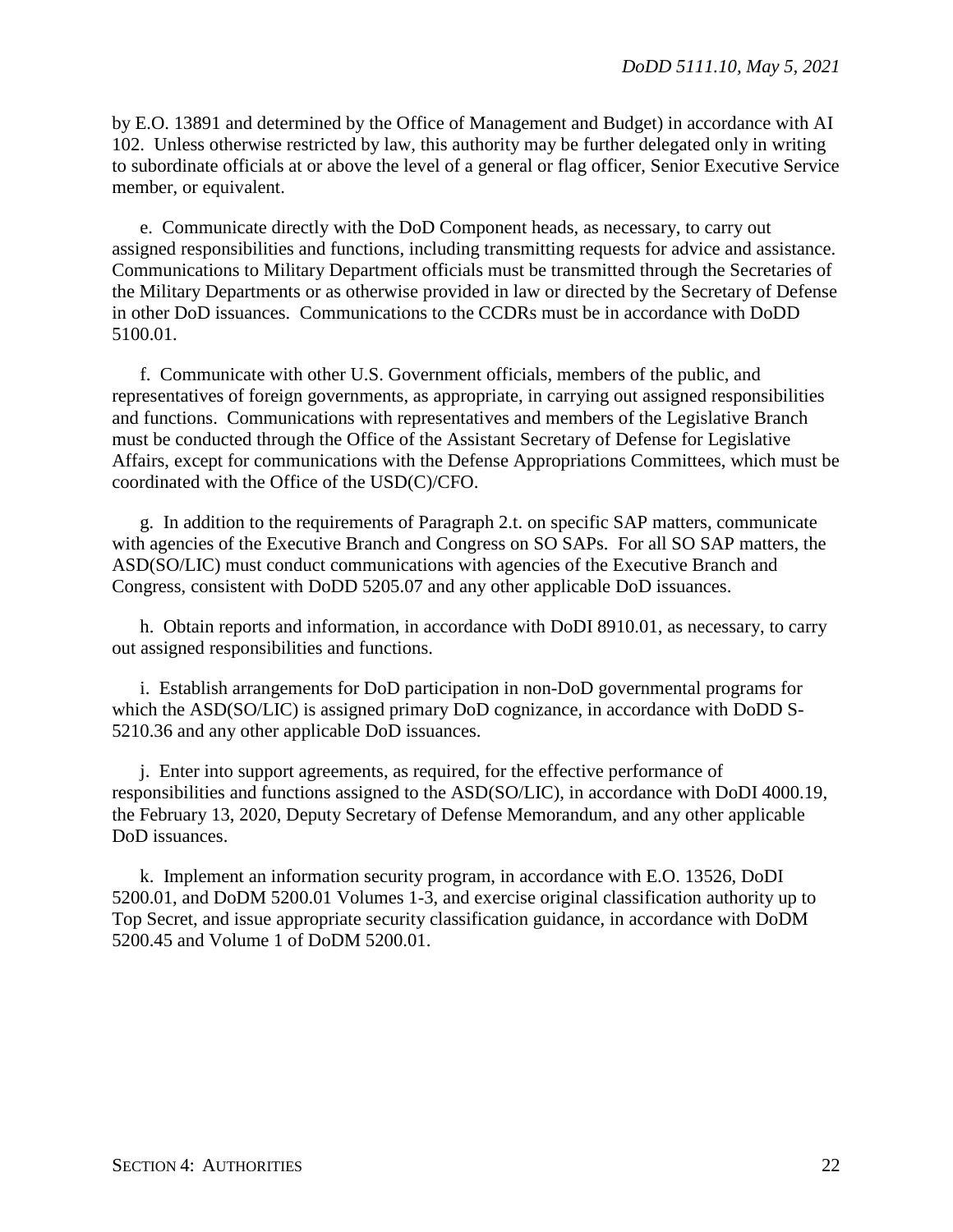# **GLOSSARY**

# <span id="page-22-1"></span><span id="page-22-0"></span>**G.1. ACRONYMS.**

| <b>ACRONYM</b>                                                                | <b>MEANING</b>                                                                                                                                                                                                       |
|-------------------------------------------------------------------------------|----------------------------------------------------------------------------------------------------------------------------------------------------------------------------------------------------------------------|
| AI<br>ASD(HD&GS)<br>ASD(SO/LIC)                                               | administrative instruction<br>Assistant Secretary of Defense for Homeland Defense and Global<br>Security<br>Assistant Secretary of Defense for Special Operations and Low-                                           |
| <b>CCDR</b><br><b>CCMD</b><br><b>CDRUSSOCOM</b><br><b>CJCS</b><br><b>CWMD</b> | <b>Intensity Conflict</b><br><b>Combatant Commander</b><br><b>Combatant Command</b><br>Commander, U.S. Special Operations Command<br>Chairman of the Joint Chiefs of Staff<br>countering weapons of mass destruction |
| <b>DCAPE</b><br>DoDD<br>DoDI<br><b>DoDM</b><br><b>DTM</b>                     | Director of Cost Assessment and Program Evaluation<br>DoD directive<br>DoD instruction<br>DoD manual<br>directive-type memorandum                                                                                    |
| E.O.<br><b>EOD</b>                                                            | Executive order<br>explosive ordnance disposal                                                                                                                                                                       |
| <b>IO</b><br>IW                                                               | information operations<br>irregular warfare                                                                                                                                                                          |
| <b>LIC</b>                                                                    | low-intensity conflict                                                                                                                                                                                               |
| <b>NATO</b>                                                                   | North Atlantic Treaty Organization                                                                                                                                                                                   |
| <b>OPE</b>                                                                    | operational preparation of the environment                                                                                                                                                                           |
| <b>PSA</b>                                                                    | principal staff assistant                                                                                                                                                                                            |
| RDT&E                                                                         | research, development, testing, and evaluation                                                                                                                                                                       |
| <b>SAP</b><br>SO <sub>1</sub><br><b>SOF</b>                                   | special access program<br>special operations<br>special operations forces                                                                                                                                            |
| U.S.C.<br>USD(A&S)                                                            | <b>United States Code</b><br>Under Secretary of Defense for Acquisition and Sustainment                                                                                                                              |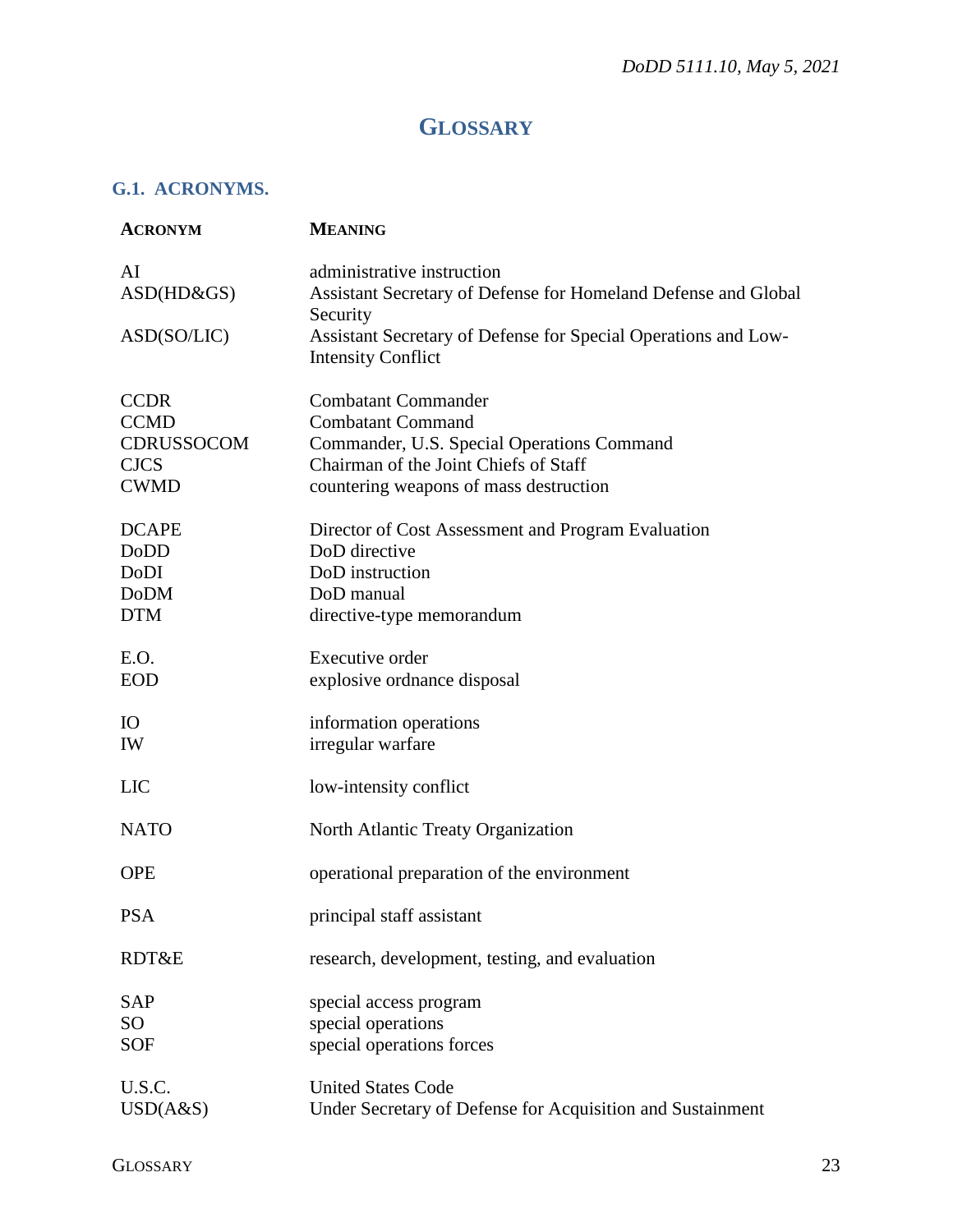| <b>MEANING</b>                                                    |
|-------------------------------------------------------------------|
| Under Secretary of Defense (Comptroller)/Chief Financial Officer, |
| Department of Defense                                             |
| Under Secretary of Defense for Intelligence and Security          |
| Under Secretary of Defense for Policy                             |
| Under Secretary of Defense for Personnel and Readiness            |
| Under Secretary of Defense for Research and Engineering           |
| <b>United States Special Operations Command</b>                   |
|                                                                   |

# <span id="page-23-0"></span>**G.2. DEFINITIONS.**

Unless otherwise noted, these terms and their definitions are for the purpose of this issuance.

| <b>TERM</b>                                | <b>DEFINITION</b>                                                                                                                                                                                                                                                                                                                                                                                                                                                                                                                                                 |
|--------------------------------------------|-------------------------------------------------------------------------------------------------------------------------------------------------------------------------------------------------------------------------------------------------------------------------------------------------------------------------------------------------------------------------------------------------------------------------------------------------------------------------------------------------------------------------------------------------------------------|
| civil affairs                              | Defined in Joint Publication 3-57.                                                                                                                                                                                                                                                                                                                                                                                                                                                                                                                                |
| civil search and rescue                    | Defined in Joint Publication 3-50.                                                                                                                                                                                                                                                                                                                                                                                                                                                                                                                                |
| counterterrorism                           | Defined in Joint Publication 3-26.                                                                                                                                                                                                                                                                                                                                                                                                                                                                                                                                |
| <b>CWMD</b>                                | Defined in Joint Publication 3-40.                                                                                                                                                                                                                                                                                                                                                                                                                                                                                                                                |
| <b>IO</b>                                  | Defined in Joint Publication 3-13.                                                                                                                                                                                                                                                                                                                                                                                                                                                                                                                                |
| IW                                         | Defined in the DoD Dictionary of Military and Associated<br>Terms.                                                                                                                                                                                                                                                                                                                                                                                                                                                                                                |
| <b>LIC</b>                                 | Political-military confrontation between competing states or<br>non-state actors as part of competition below the threshold of<br>armed conflict. It involves protracted struggles of competing<br>principles and ideologies, and its manifestations range from<br>subversion to the use of armed force. It is waged by a<br>combination of means employing political, economic,<br>informational, and military instruments. These confrontations<br>are often localized, generally in the Third World, but contain<br>regional and global security implications. |
| military information<br>support operations | Defined in Joint Publication 3-13.2.                                                                                                                                                                                                                                                                                                                                                                                                                                                                                                                              |
| nonconventional assisted<br>recovery       | Defined in Joint Publication 3-50.                                                                                                                                                                                                                                                                                                                                                                                                                                                                                                                                |
| <b>OPE</b>                                 | Defined in Joint Publication 3-05.                                                                                                                                                                                                                                                                                                                                                                                                                                                                                                                                |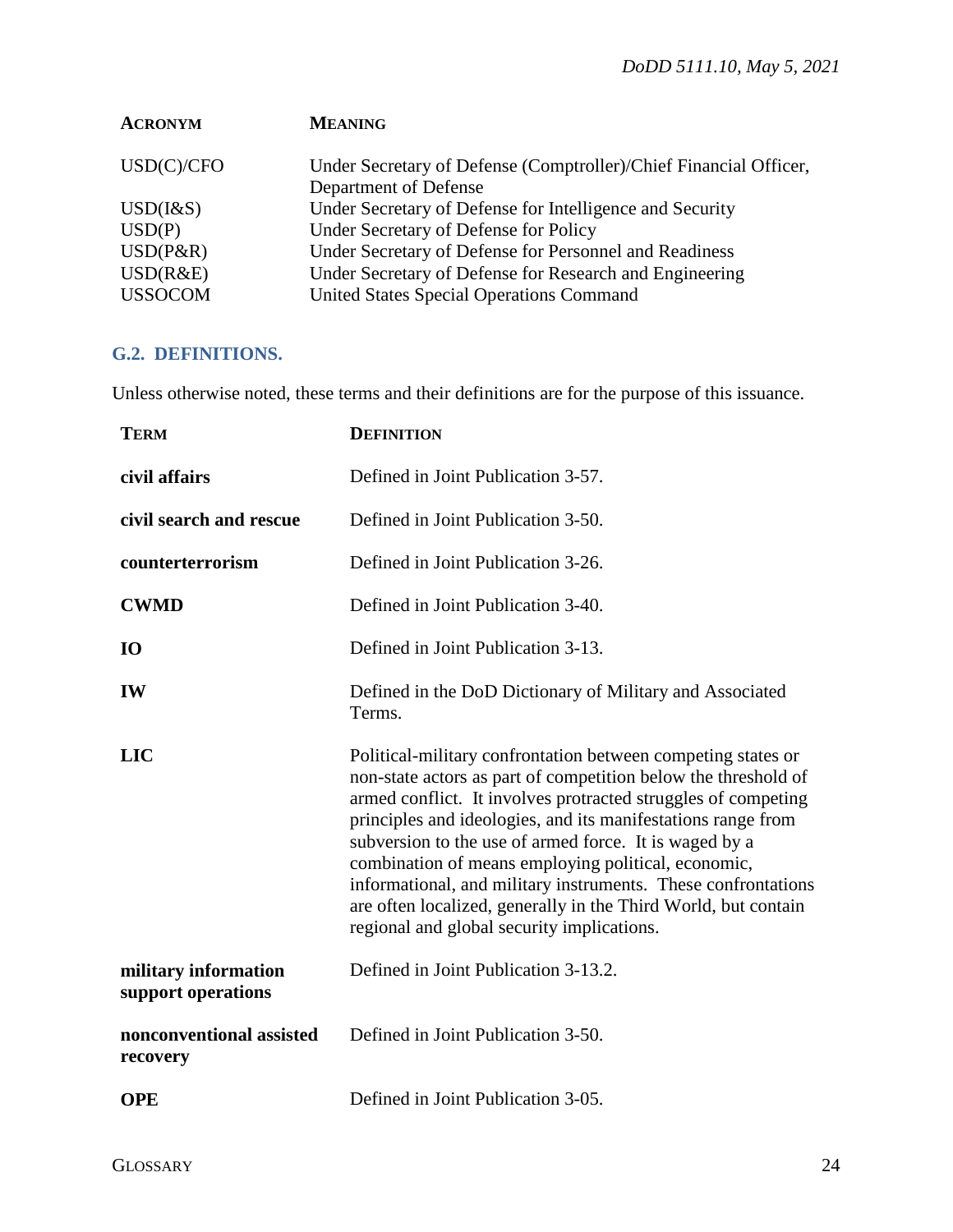| <b>TERM</b>                     | <b>DEFINITION</b>                                                                                                                                                                                                                                                                                                                                               |
|---------------------------------|-----------------------------------------------------------------------------------------------------------------------------------------------------------------------------------------------------------------------------------------------------------------------------------------------------------------------------------------------------------------|
| personnel recovery              | Defined in Joint Publication 3-50.                                                                                                                                                                                                                                                                                                                              |
| security force assistance       | Defined in Joint Publication 3-20.                                                                                                                                                                                                                                                                                                                              |
| sensitive special<br>operations | Those activities conducted by SOF using clandestine or (under<br>special circumstances) covert methods to ensure secrecy or<br>concealment in pursuit of national political or military<br>objectives. These operations are characterized as politically or<br>militarily sensitive, are of a high-risk nature, and require<br>oversight at the national level. |
| <b>SO</b>                       | Defined in Joint Publication 3-05.                                                                                                                                                                                                                                                                                                                              |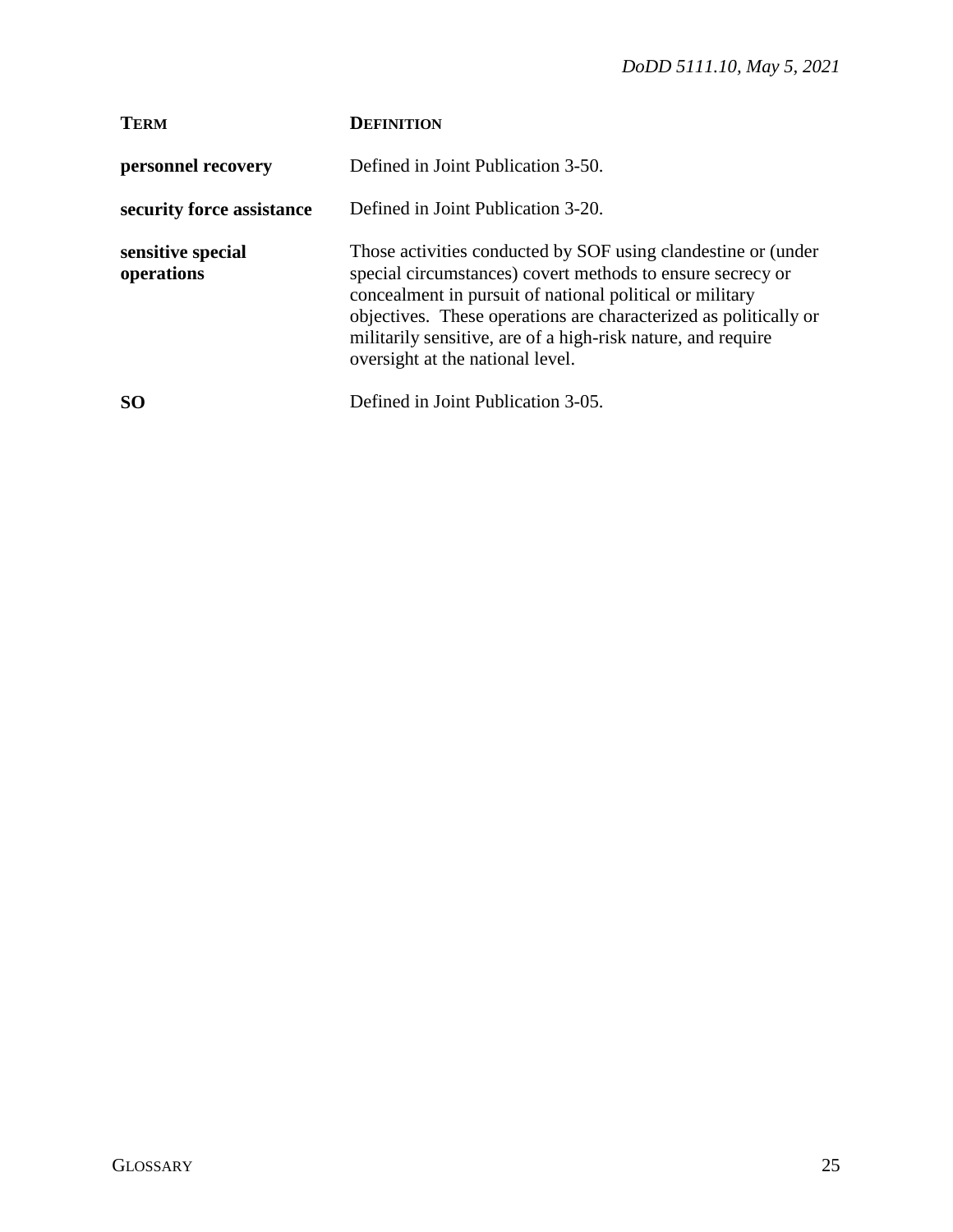# **REFERENCES**

- <span id="page-25-0"></span>Administrative Instruction 102, "Office of the Secretary of Defense (OSD) Federal Register (FR) System," November 6, 2006, as amended
- Deputy Secretary of Defense Memorandum, "Implementation Plan for the Department of Defense Strategy for Operations in the Information Environment (SOIE)," November 18, 2016
- Deputy Secretary of Defense Memorandum, "Delegation of Authority for OSD Component Heads to Enter into Support Agreements," February 13, 2020
- Deputy Secretary of Defense Memorandum, "Development of an Implementation Plan for a Direct Reporting Assistant Secretary of Defense for Special Operations and Low-Intensity Conflict," December 3, 2020
- Deputy Secretary of Defense Memorandum, "Organizational Role of the Assistant Secretary of Defense for Special Operations and Low Intensity Conflict with Respect to U.S. Special Operations Command," December 30, 2020
- DoD Directive 2000.13, "Civil Affairs," March 11, 2014, as amended
- DoD Directive 2060.02, "DoD Countering Weapons of Mass Destruction (WMD) Policy," January 27, 2017
- DoD Directive 3000.05, "Stabilization," December 13, 2018
- DoD Directive 3000.07, "Irregular Warfare (IW)," August 28, 2014, as amended
- DoD Directive 3002.01, "Personnel Recovery in the Department of Defense," April 16, 2009, as amended
- DoD Directive 3025.13, "Employment of DoD Capabilities in Support of the U.S. Secret Service (USSS), Department of Homeland Security (DHS)," October 8, 2010, as amended
- DoD Directive 3600.01, "Information Operations (IO)," May 2, 2013, as amended
- DoD Directive 3801.01, "Special Operations Policy and Oversight Council (SOPOC)," February 12, 2018
- DoD Directive 5100.01, "Functions of the Department of Defense and Its Major Components," December 21, 2010, as amended
- DoD Directive 5101.01, "DoD Executive Agent," September 3, 2002, as amended
- DoD Directive 5111.13, "Assistant Secretary of Defense for Homeland Defense and Global Security (ASD(HD&GS))," March 23, 2018
- DoD Directive 5118.03, "Under Secretary of Defense (Comptroller)/Chief Financial Officer, Department of Defense (USD(C)/CFO)," April 20, 2012, as amended
- DoD Directive 5132.03, "DoD Policy and Responsibilities Relating to Security Cooperation," December 29, 2016
- DoD Directive 5142.01, "Assistant Secretary of Defense for Legislative Affairs (ASD(LA))," September 15, 2006
- DoD Directive 5160.62, "Single Manager Responsibility for Military Explosive Ordnance Disposal Technology and Training (EODT&T)" June 3, 2011, as amended
- DoD Directive 5205.07, "Special Access Program (SAP) Policy," July 1, 2010, as amended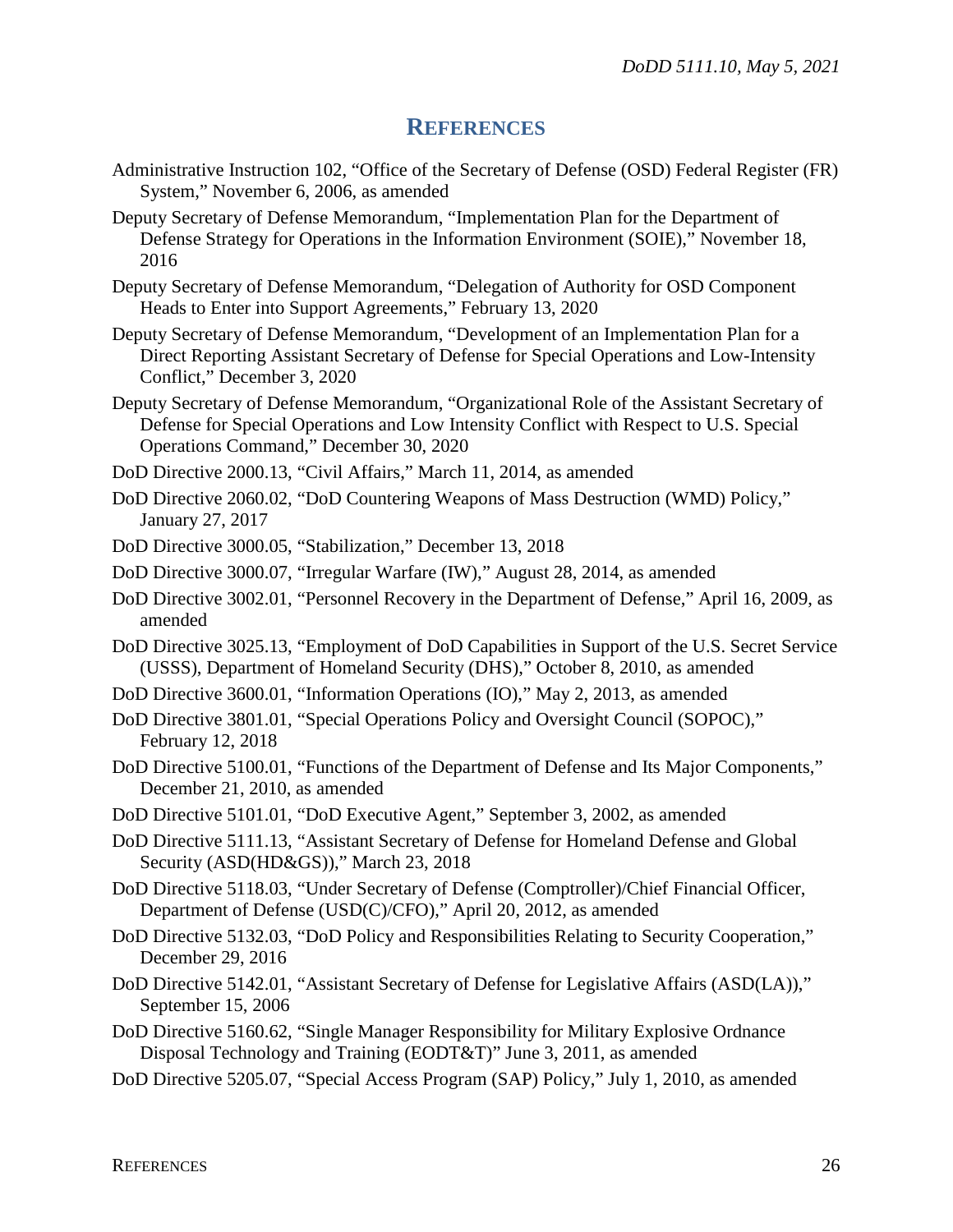- DoD Directive S-5210.36, "(U) Provision of DoD Sensitive Support to DoD Components and Other Departments and Agencies of the U.S. Government," November 6, 2008, as amended
- DoD Instruction 2000.28, "DoD Policy and Responsibilities Relating to the Regional Defense Combating Terrorism Fellowship Program (CTFP)," November 14, 2013, as amended
- DoD Instruction O-3000.13, "DoD Rewards Program (DoDRP)," April 4, 2017
- DoD Instruction 3002.04, "DoD Personnel Recovery Non-conventional Assisted Recovery (NAR)," November 17, 2014, as amended
- DoD Instruction 3003.01, "DoD Support to Civil Search and Rescue (SAR)," September 26, 2011, as amended
- DoD Instruction 3224.04, "Single Manager Responsibility for Joint Military Diving Technology and Training (MDT&T)," May 23, 2008, as amended
- DoD Instruction O-3607.02, "Military Information Support Operations (MISO)," June 13, 2016
- DoD Instruction 4000.19, "Support Agreements," December 16, 2020
- DoD Instruction 5000.68, "Security Force Assistance (SFA)," October 27, 2010
- DoD Instruction 5025.01, "DoD Issuances Program," August 1, 2016, as amended
- DoD Instruction 5200.01, "DoD Information Security Program and Protection of Sensitive Compartmented Information (SCI)," April 21, 2016, as amended
- DoD Instruction 5205.11, "Management, Administration, and Oversight of DoD Special Access Programs (SAPs)," February 6, 2013, as amended
- DoD Instruction 5530.03, "International Agreements," December 4, 2019
- DoD Instruction 8910.01, "Information Collection and Reporting," May 19, 2014, as amended
- DoD Manual 5200.01, Volume 1, "DoD Information Security Program: Overview, Classification, and Declassification," February 24, 2012, as amended
- DoD Manual 5200.01, Volume 2, "DoD Information Security Program: Marking of Information," February 24, 2012, as amended
- DoD Manual 5200.01, Volume 3, "DoD Information Security Program: Protection of Classified Information," February 24, 2012, as amended
- DoD Manual 5200.45, "Instructions for Developing Security Classification Guides," April 2, 2013, as amended
- Executive Order 13526, "Classified National Security Information," December 29, 2009, as amended
- Executive Order 13891, "Promoting the Rule of Law Through Improved Agency Guidance Documents," October 9, 2019
- Joint Publication 3-05, "Joint Doctrine for Special Operations," current edition<sup>[1](#page-26-0)</sup>
- Joint Publication 3-13, "Information Operations," current edition

Joint Publication 3-13.2, "Military Information Support Operations," current edition[2](#page-26-1)

<span id="page-26-0"></span><sup>&</sup>lt;sup>1</sup> Available on the Joint Doctrine, Education & Training Electronic Information System at https://jdeis.js.mil/jdeis/new\_pubs/jp3\_05.pdf

<span id="page-26-1"></span><sup>&</sup>lt;sup>2</sup> Available on the Joint Doctrine, Education & Training Electronic Information System at https://jdeis.js.mil/jdeis/new\_pubs/jp3\_13\_2.pdf